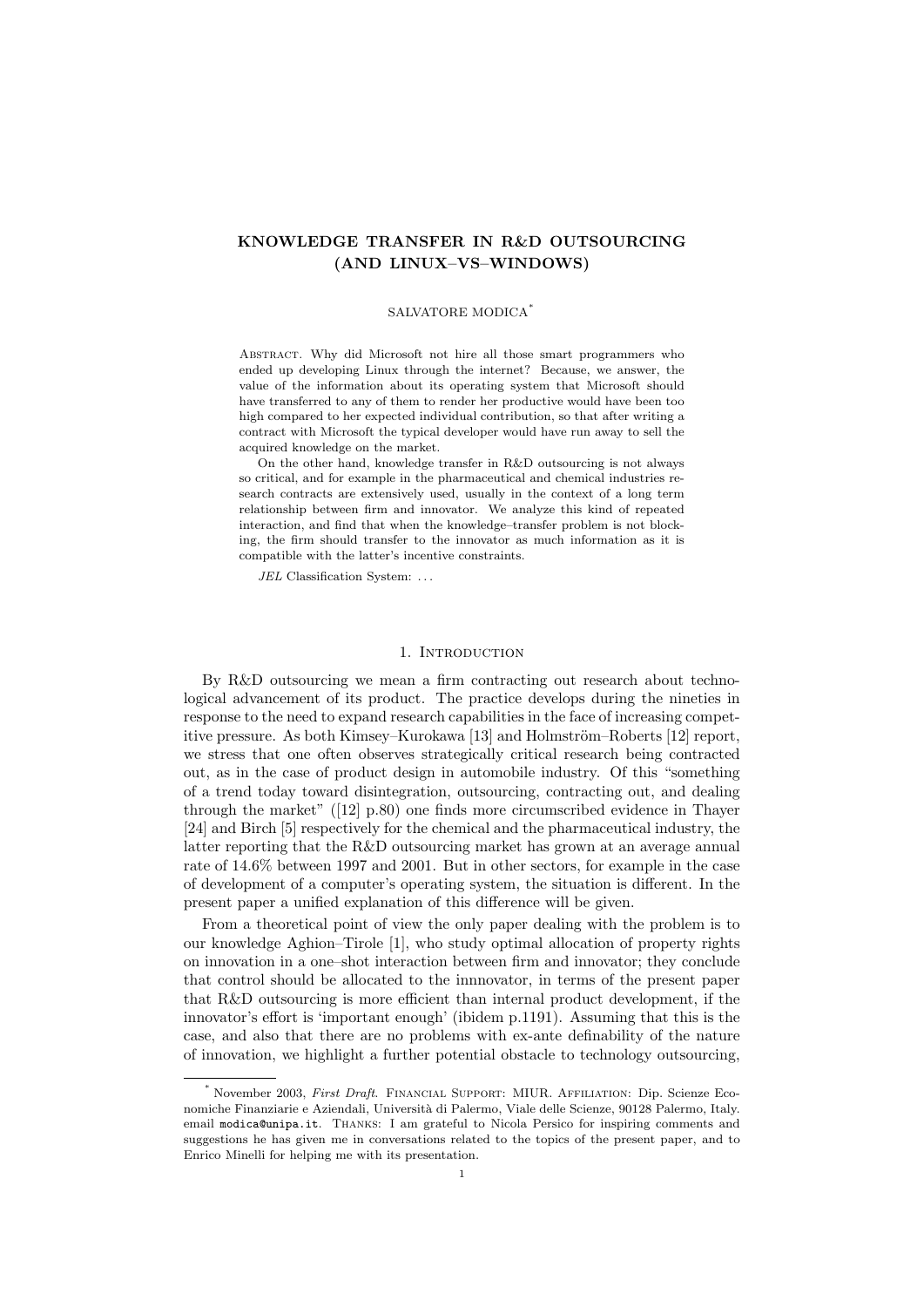which is the following: to render the innovator productive, the firm may have to transmit her some information about its existing technology and internal processes; but this information may be valuable to the innovator independently of her relationship with the firm, possibly so much that she might just walk away with it and default on her contractual obligations with the firm. The remedy to this is to establish a long term relationship, and in practice it often works —but not always. <sup>1</sup>

We then set up and study a multi–period model. The paper has two parts, both stemming from analysis of the above knowledge–transfer problem: the first concerns situations where the severity of the problem impairs the relationship between the firm and potential outside innovators (and there the Linux–vs–Windows issue comes up); the second derives optimal dynamic contracts in cases where the resulting incentive–constrained problem has non–trivial solutions.

First Part: impossibility of outsourcing (section 3). Knowledge management is a problem of increasing practical relevance. Rajan–Zingales [19], who make it one of the main ingredients of their theory of the firm, report for example that Intel was founded by two senior managers of Fairchild Semiconductors who left the latter with an important piece of new technological knowledge acquired thanks to their position; more generally, they quote recent empirical research finding that this phenomenon is rather widespread. Information leaking being a problem within a firm, it can only get worse when it comes to transferring knowledge to third parties. In the extreme it can become a deadlock, when critical bits of information need to be revealed to give the outside innovator the chance to produce valuable results. As it was seen above, this is not the case in the chemical and the pharmaceutical industries. It is, arguably, the case where development of the kernel (core) of a computer operating system is involved: to work on it you have to know it all. <sup>2</sup>

The impossibility part of the paper applies the last observation to interpret the most important novelty in recent history of the computer software industry, namely the challenge to the essential monopoly of the Microsoft Windows operating system posed by the emergence of Linux, a non–proprietary system developed spontaneously through the internet on the basis of an initial creation of a Finnish student called Linus Torvalds. We shall briefly summarize some information on the economic history of Linux in Appendix B; here, being perhaps redundant we would like to stress that the challenge is real. The reader is probably using Microsoft software to read this paper, but currently the crucial penetration is occurring at 'carrier' level (that of large telecommunication corporations); let me bring up two more examples from the business world to illustrate. Hewlett Packard Director of Carrier-Grade Server Christine Martino told Internetnews last June that of the customers recently asked about their plans "about 80 to 90 percent [...] are either running Linux or are working on running Linux in the near term." And Motorola, who has already produced a mobile phone powered by Linux, has declared that Linux will serve as a 'key pillar' of its handset software strategy —and has 'put its money where mouth is' by selling its 19 percent stake in Symbian, a leading developer of operating systems for smart phones that use next-generation cellular networks. <sup>3</sup>

<sup>1</sup>On the long–term nature of R&D outsourcing relationships in the U.S. and Japan see Birch [5], Kimsey–Kurokawa [13] and Holmström–Roberts [12]; more about this later.

 $2$ On this point we are in disagreement with Aghion–Tirole [1] who lump together software and biotechnology (overlooking, from our point of view, the knowledge–transfer problem): "When intellectual inputs dominate as for software and biotechnology, research will often be performed by independent units" (ibidem, p.1206).

 $3$ Web references are respectively www.internetnews.com/infra/article.php/221613 and http://news.zdnet.co.uk/hardware/mobile/0,39020360,39117339,00.htm. All web sites quoted in the present paper have been visited in October 2003.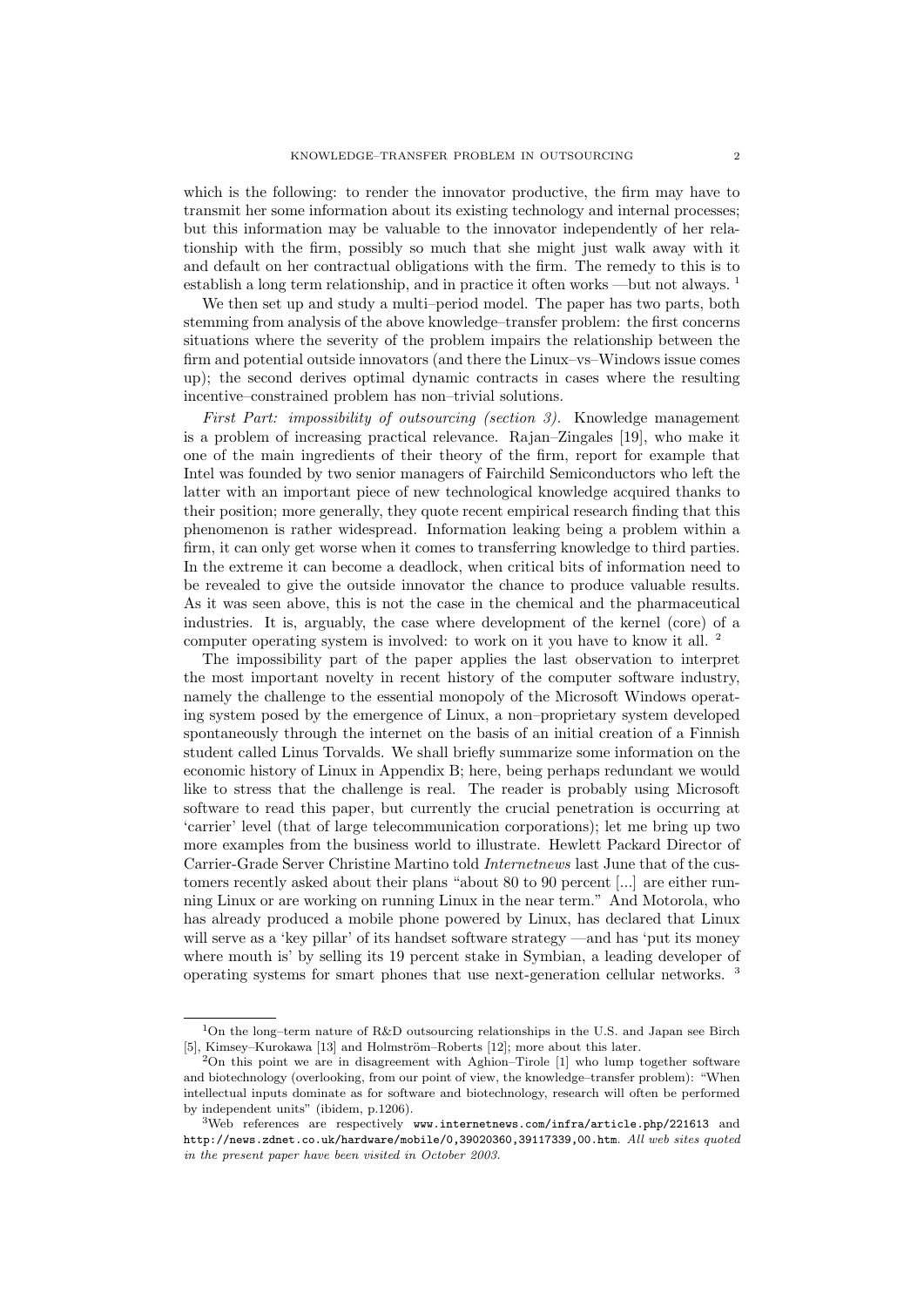In fact Microsoft itself is the first to be convinced of the seriousness of the threat; see the 'Halloween Documents' at http://www.opensource.org/halloween.

But if Linux is becoming the 'best' operating system around, then the question is "How come it has improved so much compared to Windows in the last years?" The easy answer, "Because thousands of developers and an even larger number of testers/debuggers have worked on Linux, while only a few hundreds were working on Windows", only leads to the real economics problem, which is: "Why did Microsoft not hire all those smart programmers who ended up developing Linux, by ad hoc outsourcing contracts?" Certainly not because "It did not know them", for it would not have been difficult to screen the good programmers on the market. The answer we propose is that it did not hire them because of a fatal knowledge–transfer problem.

Second Part: dynamic outsourcing (section  $\lambda$ ). The key to overcoming the above impasse and reach a cooperative outcome is, as often in such cases, repetition. On the importance of the long term nature of real outsourcing contracts in Japan see Kimsey–Kurokawa [13]; in business language this becomes 'establishing a preferred– client relationship', see Birch [5] reporting on the success of this strategy in the pharmaceutical industry in the U.S. <sup>4</sup> In the language of the present paper, in this sector the knowledge transfer needed to establish an R&D outsourcing relationship has not been too high compared to the productivity of the innovators.

Focusing attention on the knowledge–transfer problem in a multiperiod setup: given that some knowledge–transfer plan is feasible, and given that the more knowledge is transferred the more the innovator is productive and therefore the bigger is the value to be shared, it is then intuitively obvious that optimally, the firm should transfer as much knowledge as it is compatible with the innovator's incentive constraints. This principle will be seen to indeed hold (just as obviously, when dealing with a dynamic, infinite–dimensional, problem some work is needed to translate intuition into formal statements and proofs). The finding also has some empirical substantiation. Besides Kimsey–Kurokawa [13], also Holmström–Roberts [12]. reporting research on automobile industry in the U.S. and Japan, stress the long term nature of interactions but also the 'rich information sharing' (ibidem p.82) between contracting parties.

The sequel of the paper is organized as follows: the formal problem we study is stated in the next section, and the two aforementioned parts of the paper are contained in sections 3 and 4 respectively; the concluding section 5 is about 'lessons from open source' and policy speculations. Proofs are in Appendix A, and some background on the Linux project in Appendix B for ease of reference.

## 2. STATEMENT OF THE PROBLEM

There are two actors in the model, a firm and an innovator. The firm knows that the innovator can improve its performance if she has some knowledge of its internal processes. Abstracting altogether from uncertainty, we assume there is an exogenous process of knowledge in the hands of the firm,  ${K_t}_{t=0,1...}$ , which although not formally required, we imagine as being increasing. If the firm transfers knowledge  $k_t$  to the innovator, where necessarily  $0 \leq k_t \leq K_t$ , then net benefit from the latter's work is  $V_t(k_t)$ ; on the other hand the innovator has also the option of just walking away with  $k_t$  instead of working for the firm, and if he does this he gets a default value  $D_t(k_t)$  —all at time t. At each t, the firm chooses  $k_t$  and

<sup>&</sup>lt;sup>4</sup>The cited article by Birch is 'based on' a longer report, on sale for EUR 1,283.00, which I have not seen. We recall again that besides repetition there are cooperation and integration, on which we do not focus here.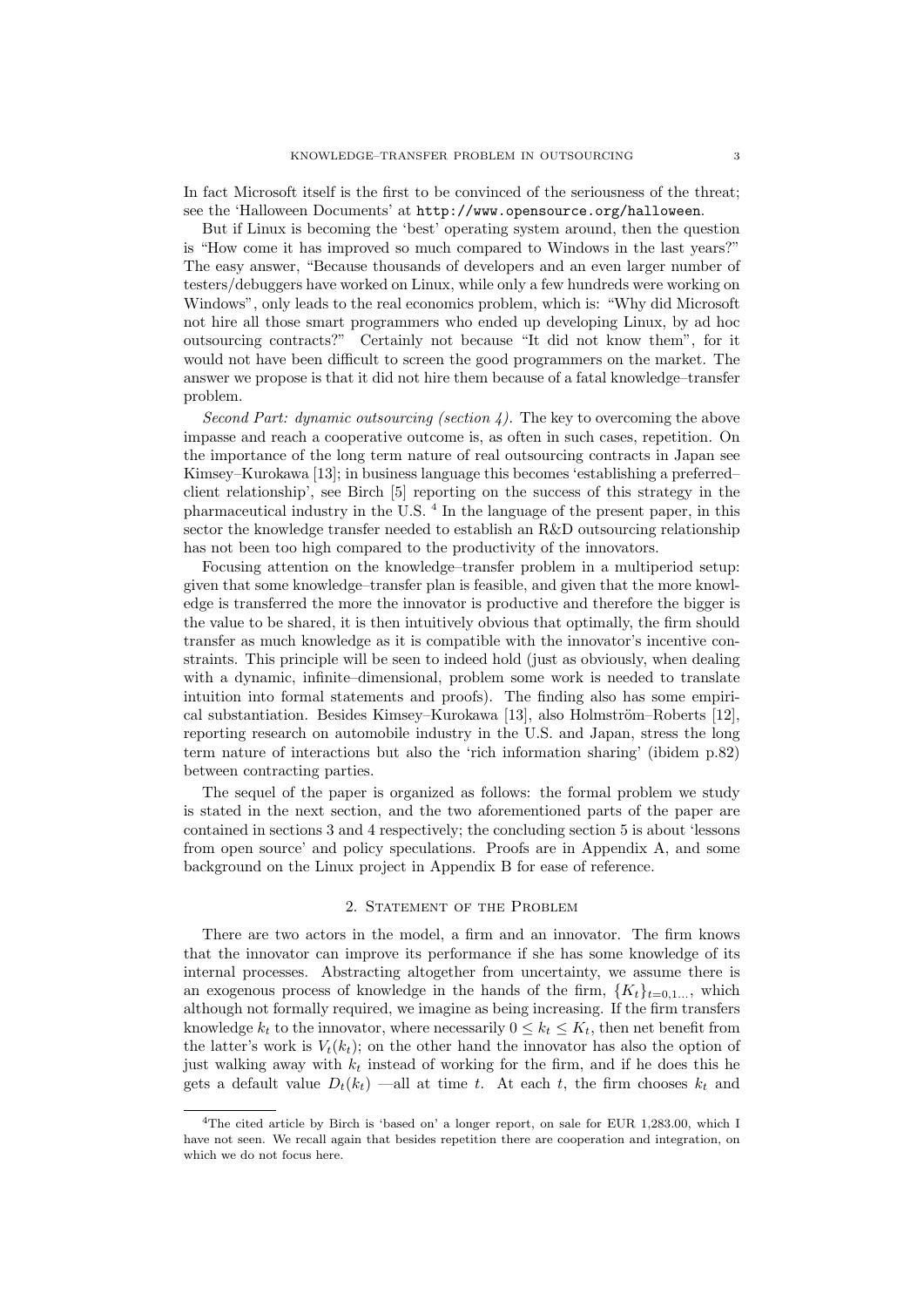$(\phi_t, 1 - \phi_t)$ , where  $\phi_t$  and  $1 - \phi_t$  are its own and the innovator's shares of  $V_t$ . The firm's problem we formally analyse is then the following (with discount factor  $\beta$ ):

$$
\max_{\{k_t, \phi_t\}_{t \ge 0}} \sum\nolimits_{t \ge 0} \beta^t \phi_t V_t(k_t)
$$

subject to, for all  $t$ ,

$$
0 \le k_t \le K_t, \quad \phi_t \le 1,
$$
  

$$
\sum_{s \ge t} \beta^{s-t} (1 - \phi_s) V_s(k_s) \ge D_t(k_t), \text{ and}
$$
  

$$
\sum_{s \ge t} \beta^{s-t} \phi_s V_s(k_s) \ge 0.
$$
 (P)

The last two constraints are the innovator's incentive constraint and the firm's participation constraint, which do not need much explanation (the reader may consult Ray [20] for discussion). Finally, we imagine the innovator to be liquidity constrained, and not the firm; this is why it is assumed  $\phi_t \leq 1$  but not  $\phi_t \geq 0$ .  $V_t$ is assumed increasing concave,  $D_t$  increasing convex, and  $V_t(0) = D_t(0) = 0$ , for all t. The sequence  ${K_t}$  is taken to be bounded, so the problem is set up in  $\ell_{\infty}$  (and its dual; details about this are in appendix).

We are well aware that we are studying a much simplified problem. We have in mind in particular the issues addressed by Aghion–Tirole [1] of contractibility of effort and ex–ante definability of innnovation, which in a dynamic setting become highly relevant hold–up problems (How can the firm walk away if it suspects that the innovator's effort is too low, with strategic knowledge already in the latter's hands? See Kultti–Takalo [14] for a concrete instance of this). Also, equally important is uncertainty in this context, in theory as well as in practice; indeed, uncertainty about the quality of the innovator is one of the main concerns in business practice.  $5$ 

Problem (P) above has the same structure of the one studied by Ray [20]; we have more special strategy sets (forms of agreements), but on the other hand impose no stationarity on the functions involved; and, while Ray identifies a general qualitative property of the solutions to this type of problems, we explicitly solve the one in hand (when the feasible set is non-empty) for a class of cases.

In fact for this this problem the economics of the situations where the problem has an effectively empty feasible set is as interesting as the mathematics of the solutions when the latter exist, so we discuss the two cases separately. In the sequel it will sometimes be more natural to call the two actors principal and agent.

#### 3. No–contract Feasible set: Linux–vs–Windows

The feasible set in problem (P) page 4 is never empty, because it contains all sequences  $\{\phi_t, k_t\}$  with  $k_t = 0$  all t (and  $\phi_t \in [0, 1]$ ); if it contains no other points, the only feasible contract between firm and innovator is the null contract. The conditions under which this is the case are easily spelled out. The extreme case is with  $V_t \equiv 0 \ \forall t > 0$  and  $V_0 < D_0$ , and the general case is then clear: the innovator's productivity falls rapidly with time, and the first–shot outcome is not as valuable as the knowledge needed to produce it. This will be the case for example if the innovator's productivity is low for all but near–full knowledge transfer, and for such transfers on the other hand the default value is very high. <sup>6</sup>

<sup>&</sup>lt;sup>5</sup>In the pharmaceutical and biopharmaceutical industry for example, the difficulty starts with choosing among a large number of 'Contract Research Organizations' (what we call innovators) —cfr. Thomas Kupiec, "Analytical Outsourcing: assessing outsource/in–house options", Contract Pharma March 2003, online at http://www.contractpharma.com/March032.htm.

 ${}^{6}$ There still is the alternative of in–house development, 'integration' in the terminology of Aghion–Tirole [1], when outsourcing is unfeasible; but in the Linux–Windows context on which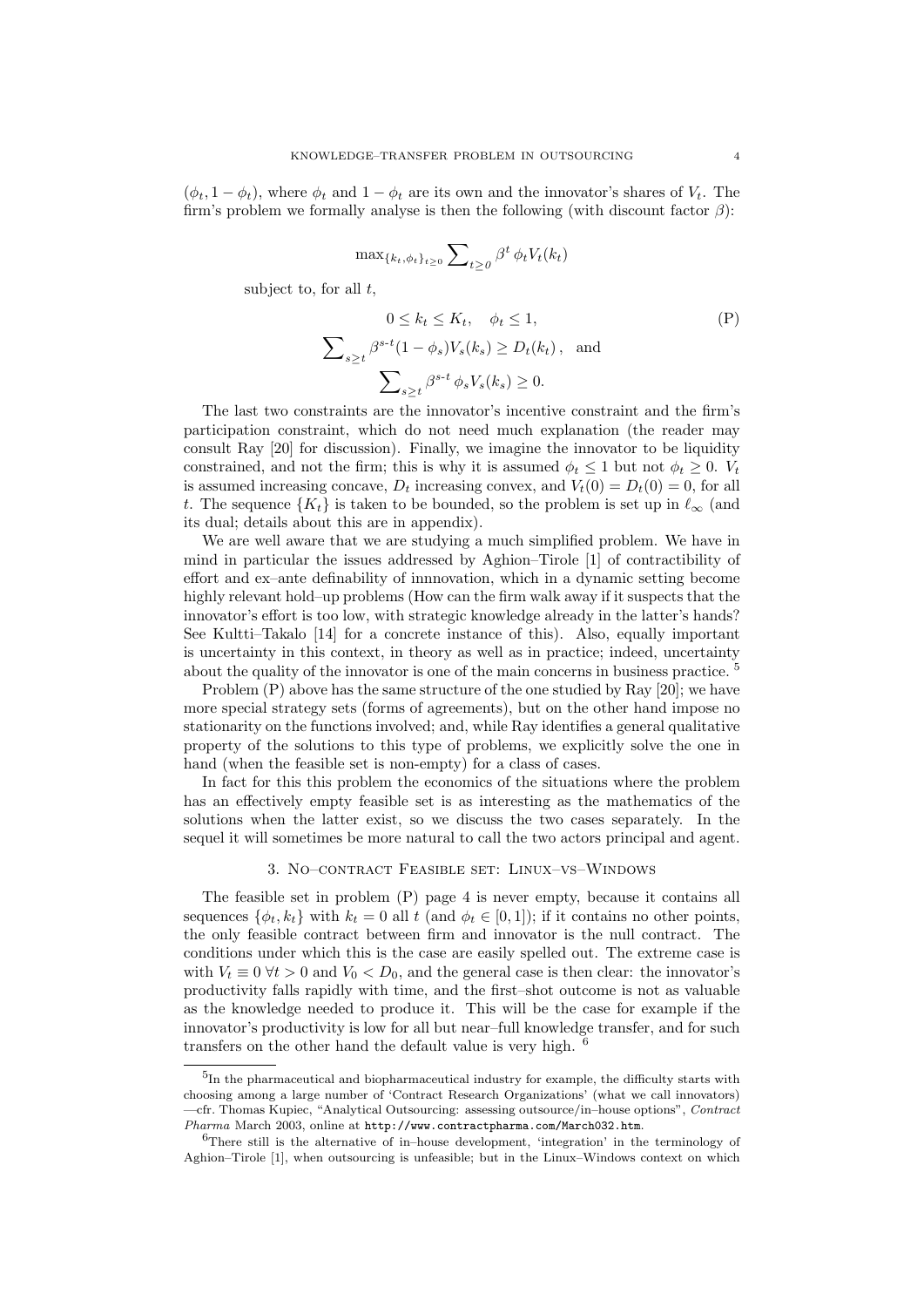Going back to the question raised in the introduction of interpreting the recent Linux–vs–Windows history (and in terms of the next section's 'past' and 'present' we are here interpreting past history), at this point there is little to say that the reader has not already anticipated: it is our contention that the above no–contract scenario fits well the story under discussion. Indeed, to develop an operating system a programmer cannot do without knowing it deeply. And moreover, it is often by inspecting its various aspects that she finds the one whose improvement best fits her capabilities —as in science. Finally, and the parallel to science is again inevitable, often a programmer's best shot is his first; in the above terms  $V_t$  decreases sharply with time.

The other part of the argument is that the magnitude of the default value  $D_0$ may well be high compared to  $V_0$  for near-full knowledge transfer, and the rationale for this is that, as the Fairchild–Intel story recalls, the value of critical knowledge may be in the order of the value of the firm itself. If this is the case, in one– developer firms the order of magnitude of  $D_0(K_0)$  is the discounted sum of all future  $V_t(K_t)$ 's; when many developers are employed, it is a lot higher. In particular, it seems reasonable to think that the value of the source code of the Windows operating system is uncomparably higher than the potential value of a developer's contribution. <sup>7</sup>

So to repeat what anticipated in the introduction, our interpretation of the technical explosion of the Linux operating system with little or no comparable reaction on the part of the incumbent Microsoft monopolist is that the latter, owing to the above described knowledge–transfer problem, was forced to hang on to its few hundreds of programmers (and debuggers), and was therefore totally unfit to compete with the army of open–source developers and testers who contributed, with no problems of that sort, to make Linux the powerful operating system which it is today. We stress that there was no knowledge–transfer problem in the Linux side; the reason is simply that knowledge there is common property; we expand on this latter point (and some related ones) in Appendix B.

#### 4. Non–trivial Feasible Set: Optimal Outsourcing

We now assume that the zero knowledge–transfer path is dominated by other feasible alternatives, and begin to analyse the problem by writing the Lagrangean and imposing stationarity and complementary slackness conditions. Justification of this procedure is in the appendix.

To anticipate, there are no surprises in the solutions. Inspection of problem (P) page 4 quickly reveals that principal and agent have here a common interest —that V be as high as possible. Thus intuitively the solution should call for as large a transfer of  $k$  as it is compatible with the agent's incentive constraint. This is what formal analysis confirms.

The Lagrangean of problem  $(P)$  without the non-negativity constraints on  $k_t$  is

$$
\mathcal{L} = \sum_{t \ge 0} \beta^t \Big[ \phi_t V_t(k_t) + \xi_t (K_t - k_t) + \zeta_t (1 - \phi_t) \Big] \n+ \sum_{s \ge 0} \lambda_s \Big[ \sum_{t \ge s} \beta^{t-s} (1 - \phi_t) V_t(k_t) - D_s(k_s) \Big] + \sum_{s \ge 0} \mu_s \Big[ \sum_{t \ge s} \beta^{t-s} \phi_t V_t(k_t) \Big].
$$

we shall focus attention the same conditions which lead to the null–contract feasible set also make integration unprofitable, for the latter would mean employing thousands of programmers, with long term costs by far exceeding expected benefits.

 $7$ Of course the type of knowledge the firm has to transfer to the innovator does not need to be 'critical'; this is indeed what the successful stories of technology outsourcing demonstrate. It is worth noting that in such cases the firm often has multiple contractors at the same time; for the biotechnology industry this is reported in research quoted by Holmström–Roberts [12] (p.85–86).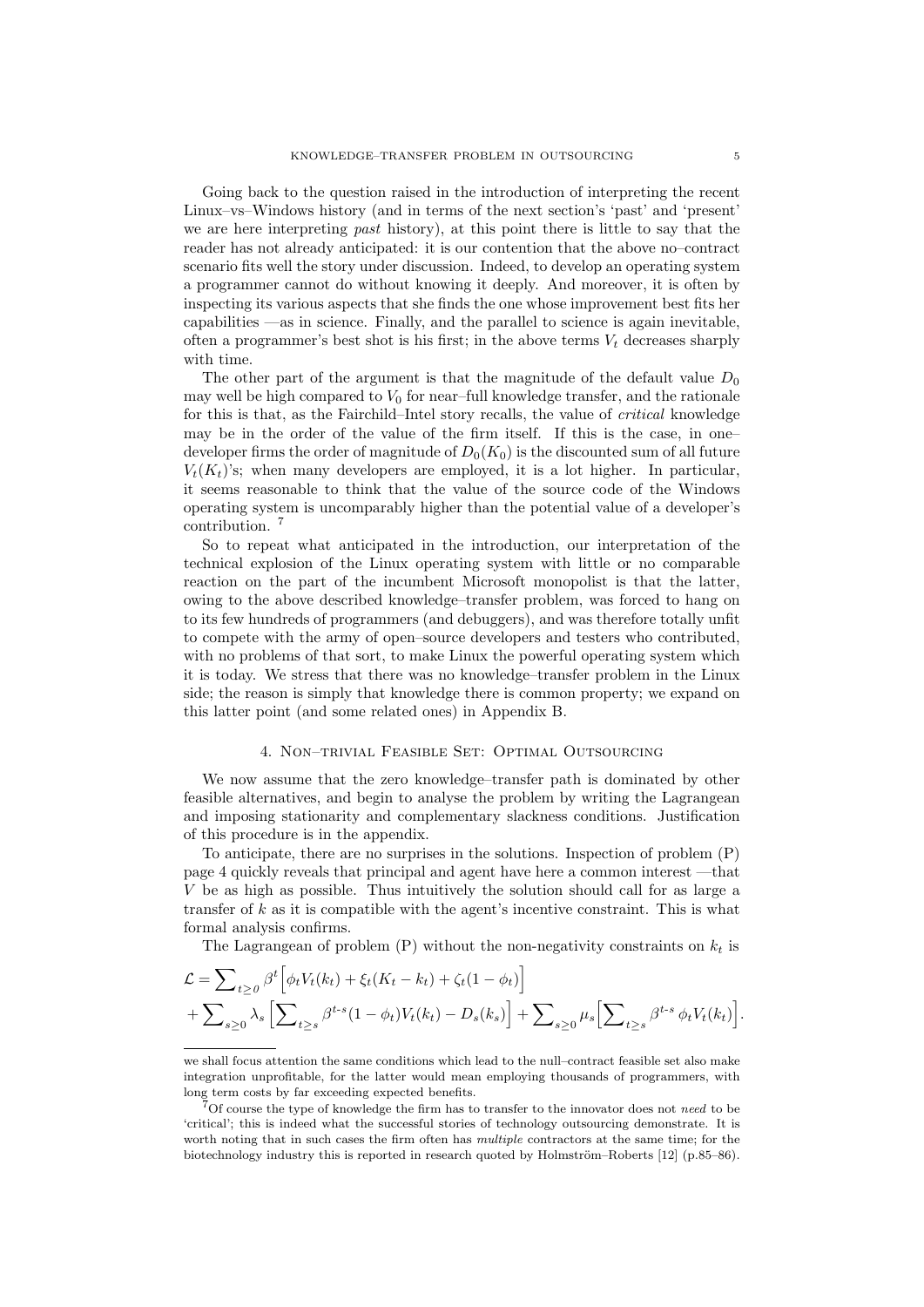Letting

$$
\nu_t = \lambda_0 \beta^t + \lambda_1 \beta^{t-1} + \dots + \lambda_t, \quad \rho_t = \mu_0 \beta^t + \mu_1 \beta^{t-1} + \dots + \mu_t
$$

this becomes

$$
\mathcal{L} = \sum_{t \ge 0} \beta^t \left[ \xi_t (K_t - k_t) + \zeta_t (1 - \phi_t) - \beta^{-t} \lambda_t D_t(k_t) \right] + \sum_{t \ge 0} V_t(k_t) \left[ (\beta^t + \rho_t) \phi_t + \nu_t (1 - \phi_t) \right].
$$

Thus complementary slackness and FOC are

$$
\xi_t(K_t - k_t) = 0, \quad \zeta_t(1 - \phi_t) = 0 \quad \forall t,
$$
  

$$
\lambda_s \Big[\sum_{t \ge s} \beta^{t-s} (1 - \phi_t) V_t(k_t) - D_s(k_s) \Big] = 0, \quad \mu_s \sum_{t \ge s} \beta^{t-s} \phi_t V_t(k_t) = 0 \quad \forall s,
$$
  

$$
\left[ (\beta^t + \rho_t) \phi_t + \nu_t (1 - \phi_t) \right] V'_t(k_t) - \lambda_t D'_t(k_t) = \beta^t \zeta_t,
$$
  

$$
\left[ \beta^t + \rho_t - \nu_t \right] V_t(k_t) = \beta^t \zeta_t \quad \forall t.
$$

So the FOC with respect to  $k_t$  is

$$
\left[ (\beta^t + \rho_t)\phi_t + \nu_t (1 - \phi_t) \right] V'_t(k_t) - \lambda_t D'_t(k_t) \ge 0,
$$
  
= 0 if  $k_t < K_t$ . (1)

And given  $V_t(k_t) > 0 \ \forall k_t > 0$ , the one with respect to  $\phi_t$  is  $\beta^t + \rho_t - \nu_t \geq 0$ , equal if  $\phi_t$  < 1; this is more conveniently rewritten as

$$
(\lambda_0 - \mu_0) + (\lambda_1 - \mu_1)\beta^{-1} + \dots + (\lambda_t - \mu_t)\beta^{-t} \le 1,= 1 \text{ if } \phi_t < 1.
$$
 (2)

Now observe that  $\phi_t = 1 \forall t$  is not feasible, for it violates the agent's incentive constraint (we are dealing with solutions with non-zero  $\{k_t\}$ , for which the  $V_t$  and  $D_t$  functions are non-zero). Let  $t_0$  be the first t such that  $\phi_t < 1$ . Then from (2), after  $t_0$  the first s such that  $\lambda_s \neq \mu_s$  must have  $\lambda_s < \mu_s$ . This implies that inequality in (2) strict at s, whence  $\phi_s = 1$ ; it also implies  $\mu_s > 0$ , which by complementary slackness gives  $\sum_{t\geq s} \beta^{t-s} \phi_t V_t(k_t) = 0$ ; and the latter, with  $\phi_s = 1$ , then implies that the principal participation constraint is violated at  $s + 1$ . Conclusion: after  $t_0$  one has  $\lambda_t = \mu_t \ \forall t$ . Therefore, for all  $t > t_0$ : either (i)  $\lambda_t = \mu_t = 0$ ; or (ii)  $\lambda_t = \mu_t > 0.$ 

In case (i),  $\nu_t - \rho_t = \beta^t$  (for all  $t > t_0$ ): indeed at  $t_0$ , since  $\phi_{t_0} < 1$ , equation (2) says  $\nu_{t_0} - \rho_{t_0} = \beta^t$ , so  $\nu_{t_0+1} - \rho_{t_0+1} = \beta(\nu_{t_0} - \rho_{t_0}) + (\lambda_{t_0+1} - \mu_{t_0+1}) = \beta^{t_0+1}$ , etc. Thus (1) becomes  $(\beta^t + \rho_t) V'_t(k_t) \geq 0$ , equal if  $k_t < K_t$ . But both factors on the left side of the inequality are positive, so  $k_t < K_t$  cannot be: in this case  $k_t = K_t \ \forall t > t_0.$ 

In case (ii), from the complementary slackness conditions on  $\lambda$  and  $\mu$  we get, for each  $s > t_0$ ,

$$
\sum_{t\geq s}\beta^{t-s}\,\phi_tV_t(k_t)=0\text{ and }\sum_{t\geq s}\beta^{t-s}\,V_t(k_t)=D_s(k_s)\,.
$$

The first set of equalities easily imply that  $\phi_t = 0 \forall t > t_0$ . So all production value goes to the agent after  $t_0$ , and  $\{k_t\}_{t>t_0}$  is chosen so that this value just covers default value  $D_t$  at each t (recalling that  $V_t$  are concave and  $D_t$  convex, this means that he chosen  $k$ 's could not be higher without violating the agent's incentive constraint). In this case the structure of the solution is the same as that found by Ray in [20] in the stationary case.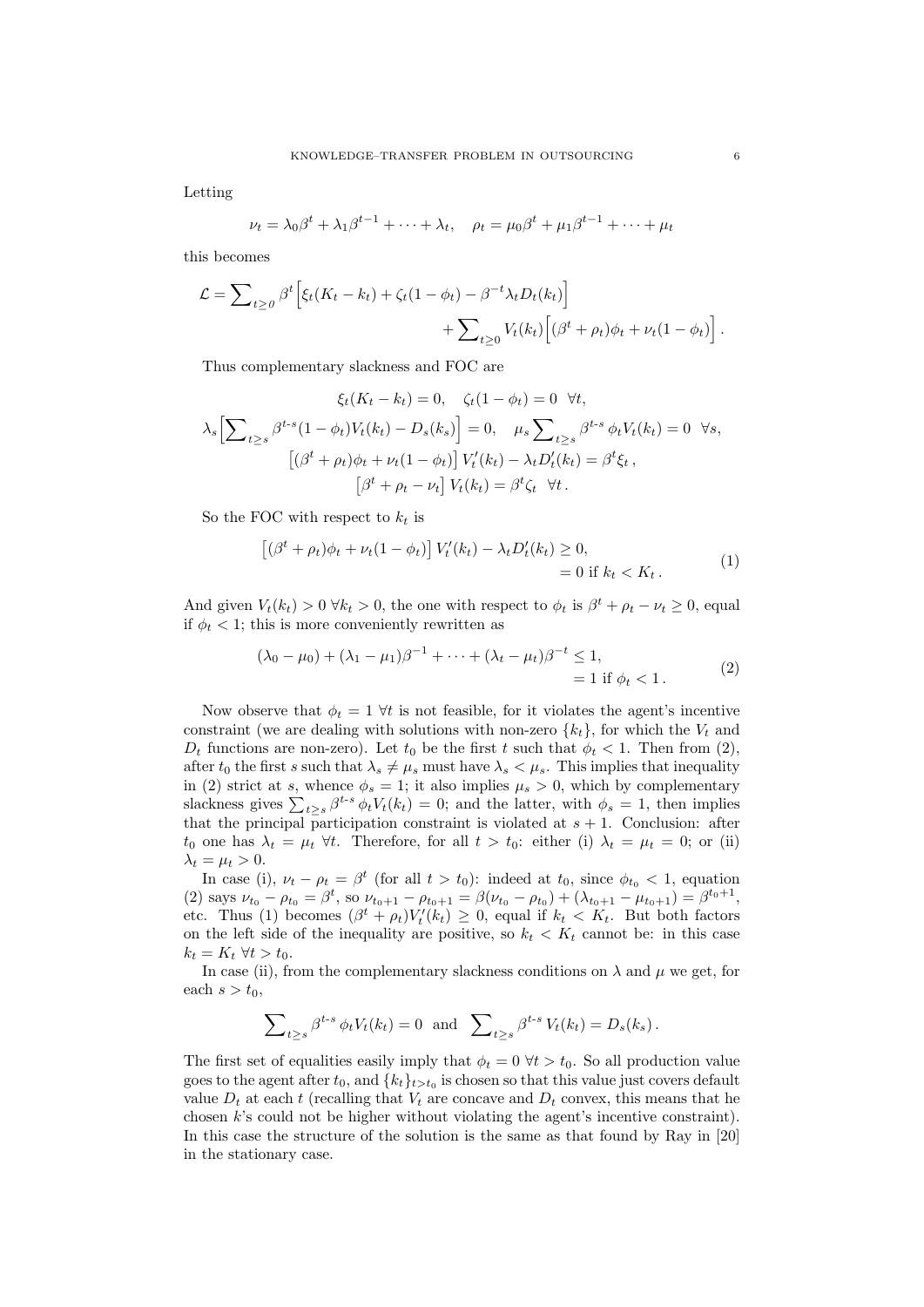In both cases, the picture for  $t < t_0$  is that since  $\phi_t = 1$ , the principal's individual rationality constraints are met with strict inequality, whence  $\mu_t = 0$ ; so (1) becomes

$$
\beta^t V'_t(k_t) \geq \lambda_t D'_t(k_t),
$$
  
= if  $k_t < K_t$ .

We next explicitly describe the solution in three special cases, differing in the amount of knowledge which can be transferred in equilibrium. Letting

$$
\mathcal{V}_t = \sum\nolimits_{s \geq t} \beta^{s-t} \, V_s(K_s) \,,
$$

we consider the situations where one of the following conditions holds for all  $t$ .

$$
D_t(K_t) = \mathcal{V}_t; \quad D_t(K_t) > \mathcal{V}_t; \quad D_t(K_t) < \mathcal{V}_t.
$$

In the last case, intuitively the solution should have  $k_t = K_t$  all t, and we shall confirm formally that this is so, except possibly for a finite number of initial periods. In the second case such full knowledge transfer is clearly not feasible: the feasible set can be 'thin', so the first step is to impose conditions which guarantee that it is large enough for the problem to be interesting; here stationarity seems to be the single most natural assumtption to make. The first case is obviously a measure–zero set, but it is instructive for the solutions of the others, and with it we start.

**Case**  $D_t(K_t) = V_t$   $\forall t$ . We shall see that this case falls under heading (ii) above. We make here two assumptions. First, in keeping with the spirit of the present section that no–knowledge–transfer is dominated, we assume that  $V_0'(0) > D'_0(0)$ ; since  $D_0(0) = V_0(0) = 0$  and  $D_0(K_0) = V_0(K_0) + \beta V_1 > V_0(K_0)$ , we then have

$$
0 < \operatorname{argmax}_{k_0} V_0 - D_0 < K_0. \tag{3}
$$

The second is a more technical assumption, quite natural in the  $\ell_{\infty}$  setup:

The sequence 
$$
(\mathcal{V}_t)_{t\geq 0}
$$
 is bounded. (4)

In the next proposition optimal policy is characterized. The idea is that the principal wants to push knowledge transfer  $k_t$  up to  $K_t$  as soon as she can and leaving all value to the agent from then on (feasibility and  $k_t = K_t$  implies  $\phi_t = 0$ ), conditional on being able to appropriate the value coming out of the initial phase. The optimal policy would be to do this in period 1 if the agent were not liquidity constrained (that is if there were no constraint  $\phi_0 \leq 1$ ); with this constraint the initial phase lasts usually longer.

To get some intuition we may start by observing that the agent's incentive constraint at  $t = 0$  is just

$$
\sum_{t\geq 0} \beta^t \phi_t V_t(k_t) \leq \sum_{t\geq 0} \beta^t V_t(k_t) - D_0(k_0); \tag{5}
$$

so if the right member is maximized subject to the other constraints and to being equal to the left member (which is the principal's payoff), the solution to (P) is found. To see how the optimization process goes observe that the highest value the right side of (5) can take is  $[\max_{k_0} V_0 - D_0] + \beta \mathcal{V}_1$ ; and that setting  $k_t = K_t \ \forall t \geq 1$ forces  $\phi_t = 0 \ \forall t \geq 1$  by the assumption  $D_t(K_t) = V_t$ ; the latter also implies that the sequence  $\phi_t = 1, k_t = K_t \ \forall t \geq 1$  satisfies all incentive constraints for such t's. Therefore if there a  $\phi_0 \leq 1$  such that the incentive constraint at  $t = 0$  holds with equality, that is such that

$$
\phi_0 V_0(k_0) = V_0(k_0) - D_0(k_0) + \beta \mathcal{V}_1 \text{ with } k_0 = \text{argmax}(V_0 - D_0),
$$

then (5) holds with equality and the problem is solved:  $k_0 = \text{argmax}(V_0 - D_0)$ ,  $k_t =$  $K_t \ \forall t \geq 1, \ \phi_0$  defined by the last equation displayed, and  $\phi_t = 0 \ \forall t \geq 1$ . In this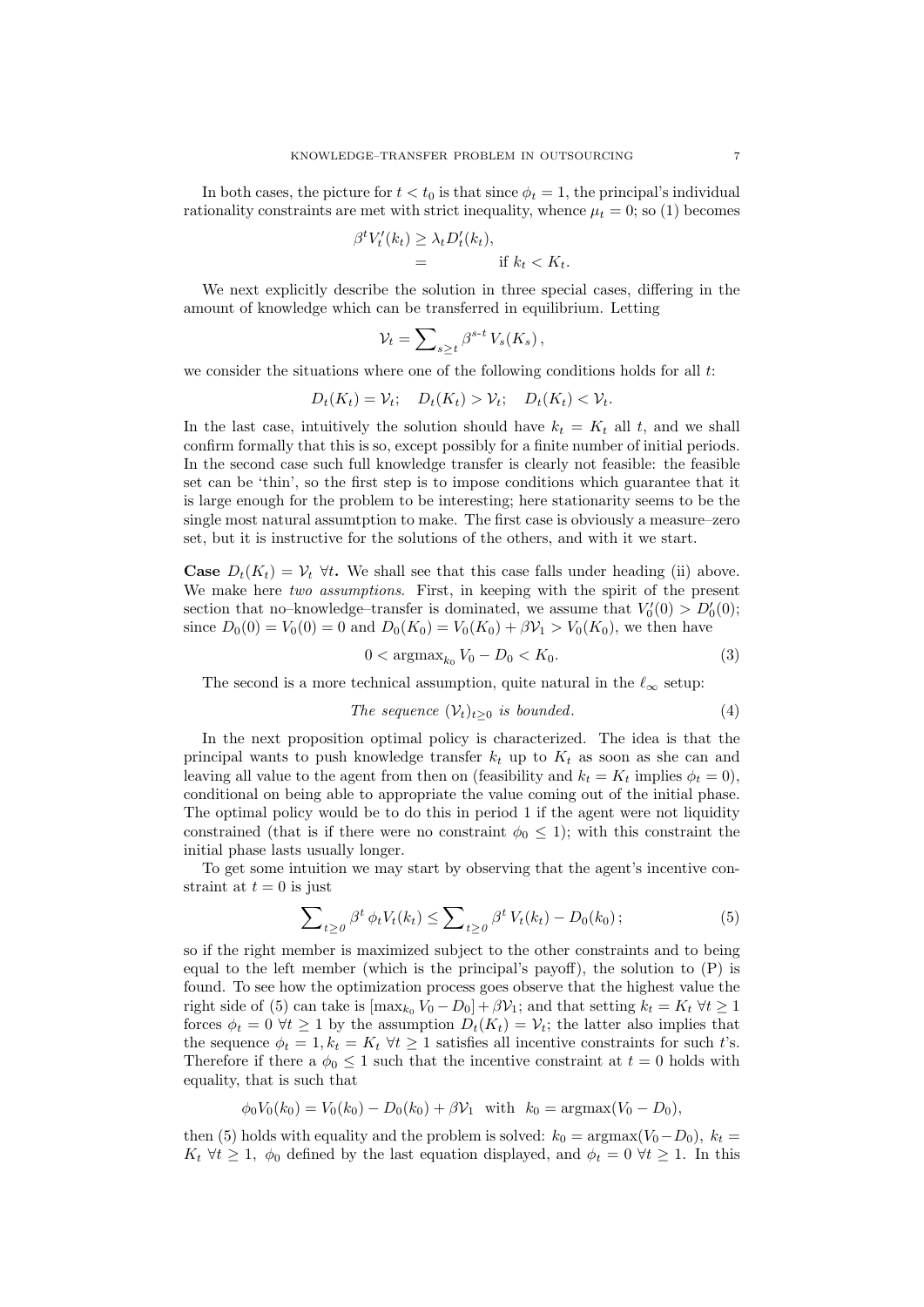case the principal obtains all of her payoff in the first period. Problem is that a  $\phi_0 \leq 1$  as required above may not exist, that is, it may be that

$$
D_0(k_0) \ge \beta \mathcal{V}_1, \quad k_0 = \operatorname{argmax}(V_0 - D_0) \tag{6}
$$

fails. In the latter case the next step is to try and maximize the right member of (5) with respect to  $k_0$  and  $k_1$ , leaving  $k_t = K_t \ \forall t \geq 2$ , while respecting the agent's incentive constraints and subject to finding  $\phi_0$  and  $\phi_1$  ( $\phi_t = 0 \ \forall t \geq 2$ ) such that at the maximizing values of  $k_0, k_1$  relation (5) hold with equality. In this problem, optimal  $\phi_0 = 1$ ; so if the optimal unconstrained value of  $\phi_1$  is  $\leq 1$  then again we have found the solution of (P), and the principal gets all her payoff in the first two periods. We shall show in appendix that the process stops in a finite number of stages, and this leads to the proposition which follows.

As to the statement below, observe that given  $D_t(K_t) = V_t$ , problem (P) reduces to the one appearing there when after  $t_0$  one imposes  $\phi_t = 0$  and  $k_t = K_t$  (and neglects  $\phi_{t_0} \leq 1$ ). Again, proof is in appendix.

**Proposition 1.** In the case  $D_t(K_t) = V_t \ \forall t$ , assuming  $V'_0(0) > D'_0(0)$  and that the sequence  $(\mathcal{V}_t)_{t>0}$  is bounded, there exists a first time  $t_0 < \infty$  such that the problem

$$
\max_{\{k_t, \phi_t\}_{t=0,\dots,t_0}} \sum_{t=0}^{t_0} \beta^t V_t(k_t) + \beta^{t_0+1} V_{t_0+1} - D_0
$$

subject to

$$
k_t \le K_t, \ t = 0, \dots, t_0 \quad \phi_t \le 1, \ t = 0, \dots, t_0 - 1
$$

$$
\sum_{s=t}^{t_0} \beta^{s-t} \phi_s V_s = \sum_{s=t}^{t_0} \beta^{s-t} V_s + \beta^{t_0+1-t} \mathcal{V}_{t_0+1} - D_t, \ t = 0, \dots, t_0
$$

has optimal  $\phi_{t_0} \leq 1$  (from the last of the above constraints, this  $\phi_{t_0}$  is defined by the equation  $\phi_{t_0} V_{t_0}(k_{t_0}) = V_{t_0}(k_{t_0}) + \beta V_{t_0+1} - D_{t_0}(k_{t_0})$ . The problem also has optimal  $\phi_t = 1$  for all  $t < t_0$ .

Optimal policy for problem  $(P)$  is given by the solution to the above problem, followed by  $\phi_t = 0$  and  $k_t = K_t$  for all  $t > t_0$ .

Remark. It is shown in the proof that for all  $t < t_0$  the optimal policy has  $D_t(k_t) = \beta D_{t+1}(k_{t+1})$ . Thus a sufficient condition for the optimal amount of knowledge transfer to be *increasing* is that  $\beta D_{t+1} < D_t$  for all t, i.e. that the default value does not grow too fast.

**Case**  $D_t(K_t) > V_t$   $\forall t$ . This case also falls under heading (ii) of page 6. This is the case where vaule of the default option is relatively high, and so it is the closest to the no–contract feasible set. To guarantee that a non–trivial set of contracts is feasible, as we said before we have found that imposing stationarity is the single more natural assumption. We then assume here that:

$$
V_t = V, \quad D_t = D, \quad K_t = K, \quad \forall t \ge 0. \tag{7}
$$

Thus the inequality  $D_t(K_t) > V_t$   $\forall t$  becomes

$$
D(K) > (1 - \beta)^{-1} V(K).
$$

Given this,  $V(0) = D(0)$  and concavity of  $V - (1 - \beta)D$ , if the derivative at zero of the latter function is non–positive the only stationary sustainable level of knowledge transfer is zero even with  $\phi = 0$ , because it would be  $D(k) > (1 (\beta)^{-1}V(k)$   $\forall k > 0$ . We then also assume that  $V'(0) > (1 - \beta)D'(0)$  (this is weaker than the corresponding assumption in the previous case). Hence there exist a largest level of stationary sustainable knowledge transfer  $0 < k^* < K$ , defined by

$$
D(k^*) = (1 - \beta)^{-1} V(k^*). \tag{8}
$$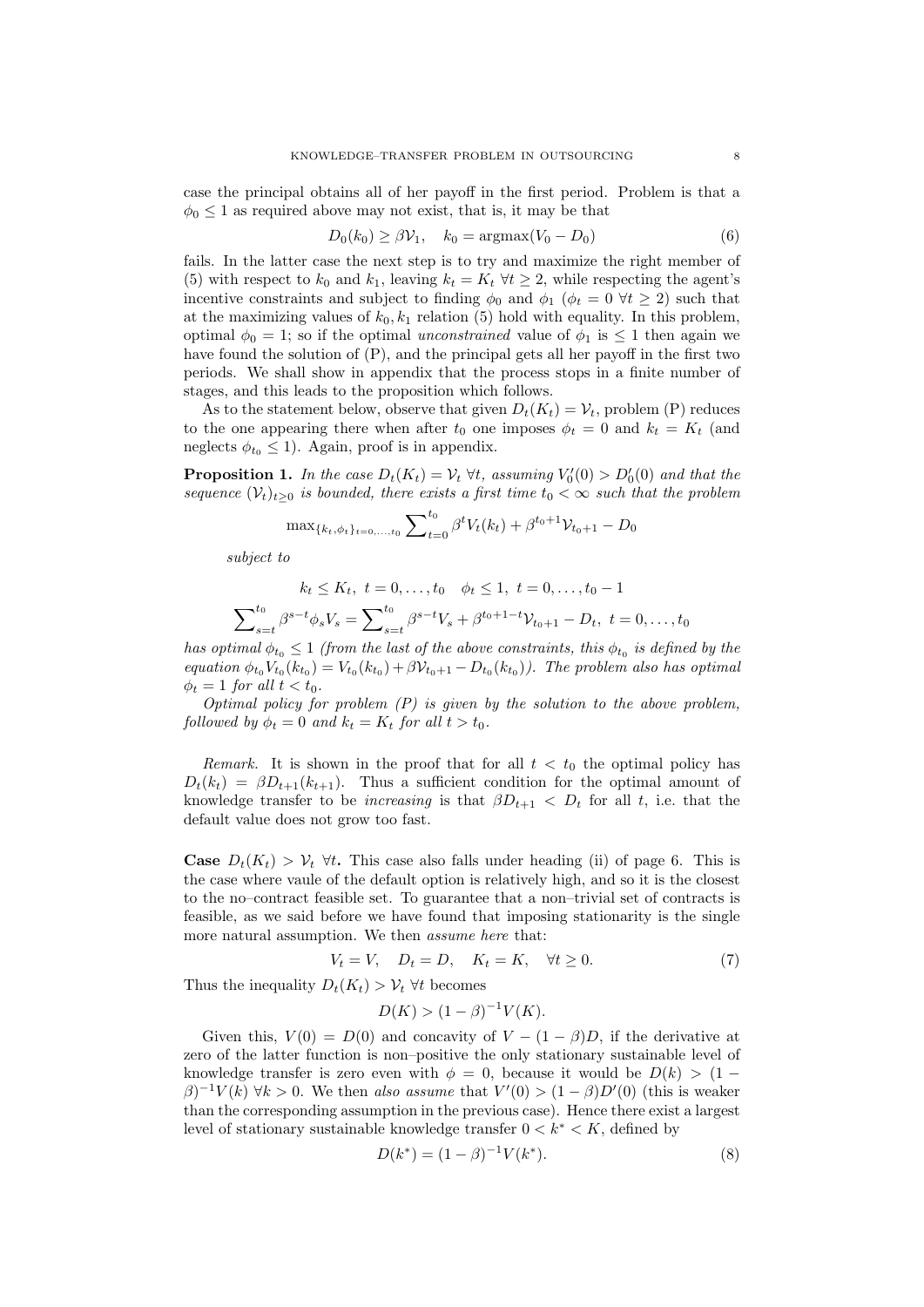As in the previous case the idea is that the principal wants to push up  $k_t$  as soon as she can; but now not up to  $K$ , which is unfeasible, but up to  $k^*$ .

**Proposition 2.** In the case  $D_t(K_t) > V_t \forall t$ , assuming stationarity (7) and that  $V'(0) > (1 - \beta)D'(0)$ , all of proposition 1 can be restated, with the following two modifications:  $\mathcal{V}_{t_0+1}$  in the problem there described replaced by  $(1-\beta)^{-1}V(k^*)$ , and the final statement " $k_t = K_t$  for all  $t > t_0$ " changed to " $k_t = k^*$  for all  $t > t_0$ ".

Moreover, in the present case optimal knowledge transfer is increasing (for the sufficient condition stated in the remark following proposition 1 holds here).

**Case**  $D_t(K_t) < \mathcal{V}_t$   $\forall t$ . This case will fall under heading (i) of page 6. As we already observed one would guess that full knowldege transfer is optimal; this is only partially true, because as we shall see it may happen that full transfer does not begin at time zero. To ease exposition we shall again make two simplifying assumptions. The first is in the spirit of stationarity:

$$
\mathcal{V}_t = \mathcal{V} \,\forall t \ge 0. \tag{9}
$$

This is equivalent to assuming  $V_t(K_t) = V_0(K_0) \ \forall t \geq 0 \ (9)$  is obviously implied by the latter; but given (9) one has  $V_t = V_t(K_t) + \beta V_{t+1} = V_t(K_t) + \beta V_t$  whence  $V_t(K_t) = (1 - \beta) V_t = (1 - \beta) V \forall t$ . Next, although default value is 'small' here, we still find it natural to imagine that the gap between V and  $D_t(K_t)$  would shrink with time. We assume that this occurs at a constant rate, in the sense that for some  $\gamma \in (0,1)$  one has

$$
\mathcal{V}_t - D_t(K_t) = \gamma \big[ \mathcal{V}_{t-1} - D_{t-1}(K_{t-1}) \big], \quad t > 0,
$$
\n(10)

which given (9) is obviously equivalent to  $D_t(K_t) = (1 - \gamma) \mathcal{V} + \gamma D_{t-1}(K_{t-1}).$ 

Now define

$$
\hat{\phi}_t = \frac{1 - \beta \gamma}{1 - \beta} \frac{\mathcal{V} - D_t(K_t)}{\mathcal{V}}.
$$

Since  $V - D_t(K_t) = \gamma^t [V - D_0(K_0)]$ , clearly  $\hat{\phi}_t = \gamma^t \hat{\phi}_0$ . Call  $t_0 \geq 0$  the first t such that  $\hat{\phi}_t \leq 1$ . Optimal policy is then as follows (proof in appendix):

**Proposition 3.** In the case  $D_t(K_t) < V_t$   $\forall t$ , under assumptions (9) and (10), for the  $t_0 \geq 0$  just defined, optimal policy has  $k_t = K_t$  and  $\phi_t = \hat{\phi}_t \ \forall t > t_0$ . Optimal  $k_t$  and  $\phi_t$  for  $t \leq t_0$  are specified in the appendix.

For example, if  $\hat{\phi}_{t_0} = 1$  the policy for this initial phase is  $k_t = K_t$ ,  $\phi_t = 1 \forall t \leq t_0$ ; otherwise the latter is usually not feasible (again details in appendix).

Notice that in the present case the principal's continuation payoff, although decreasing to zero, remains positive forever.

#### 5. Conclusions

As anticipated in the introduction we have no conclusions, and this section only contains some comments on what we may abstract from the open source experience, that is, on the conditions under which an open source model might be applied outside software production. <sup>8</sup>

Core and Trusted Authority. The fact that it is essential that there be a 'substantive initial core' which has the potential to become of widespread use is well recognized (cfr. e.g. Benkler [3], Weber [29]). And from the organizational point of view I would like to stress the importance of a 'central authority' (like Linus in person at the beginning of the Linux project and the OSDL these days).

Product Cycle and Quality Circles. To peer-develop an initial product each contributor must obvously have a higher payoff from revealing than from concealing

<sup>8</sup>For ease of reference some background on open source is collected in Appendix B.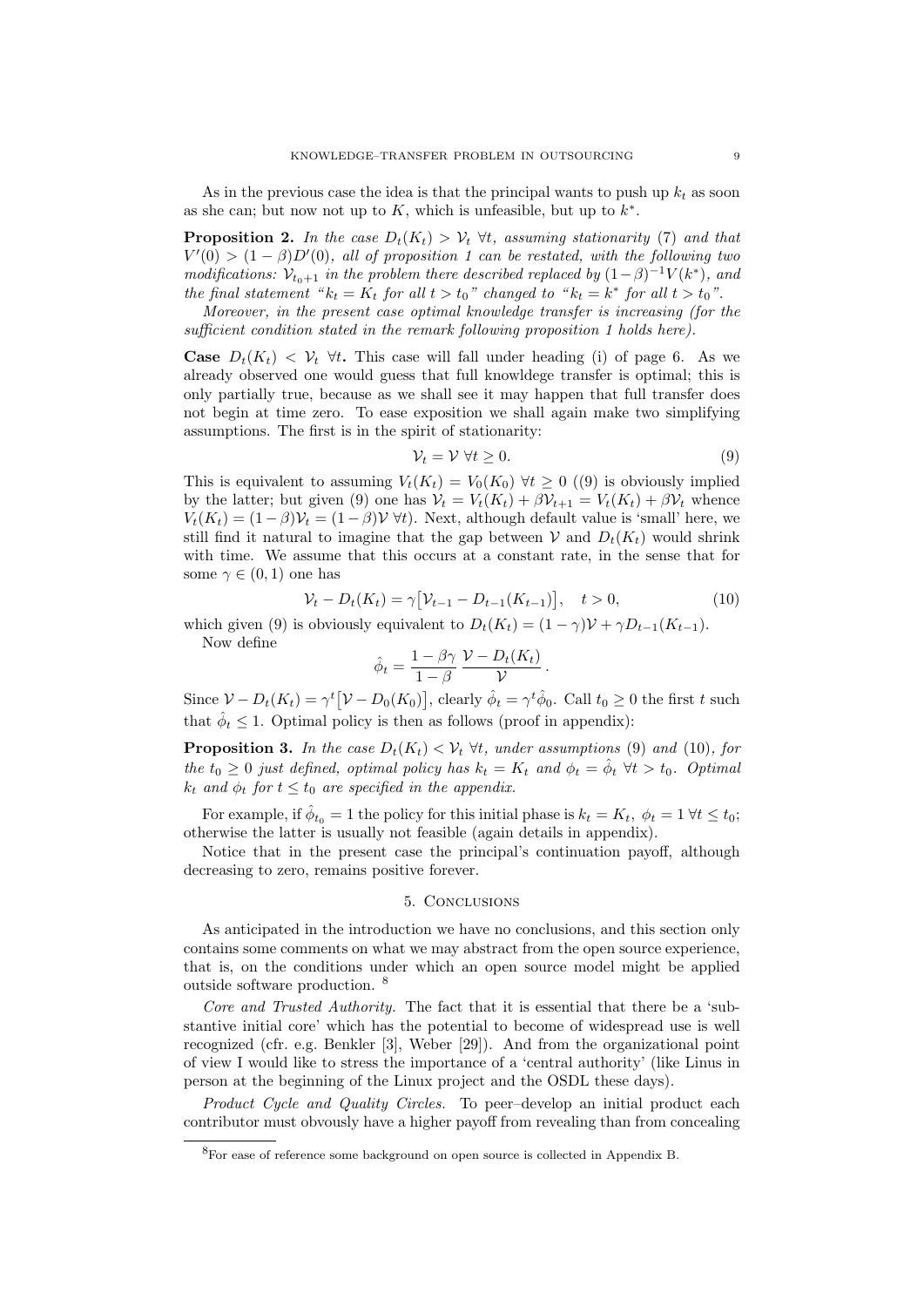his work (and using it only for himself). Assuming the possibility to emarginate those who conceal from sharing in subsequent improvements, the requirement is that there be an equilibrium in which each reveals her contribution to the community and benefits from the others' ones (the 'contributing a brick to have a complete house in return', cfr. p. 17). The conditions for this seem to be most favourable: (i) for complex products, where improvements occur in all directions/parts;  $9$  and (ii) in the initial phase of development, where due to decreasing returns to research the value of individuals' contributions is highest.

User Value and Granularity. On the motivational side one surely cannot rely on social excitement (cfr. Appendix B), but the same must be said of the often quoted signalling motive (see e.g. Lerner–Tirole [16]): as reported in the Appendix, after close inspection it was found rather weak even in the software case. What remains is the user–value, which as we learn from the work of von Hippel should not be undervalued. It is to be stressed that one should have in mind here the firm–user more than the consumer–user: a firm innovating a process machine which it uses in a major product line may make substantial profits from the innovation; or, think of brakes improvements on the part of a producer of racing cars or aircrafts. Thus, 'large team work' is not necessarily an insurmountable barrier. All the more so given that in a peer production process cooperation has no complicated property– related drawbacks; see, most notably, the current experience of the OSDL (see again Appendix B) where all major competitors in the telecommunication market are involved.

Intermediate Products. The discussion so far points to a specific class of goods: the intermediate products. A moment's thought suggests the qualification that they should not be crucial for gaining competitive edge; for example, brakes but not components/solutions affecting fuel consumption for family cars in Europe (where fuel is highly taxed and fuel consumption is the first thing consumers watch and car makers advertise).

Timing. The Linux kernel has develped so fastly because 'the world' was just ready to take up Linus' work and improve upon it. Quite likely, if Linus had written his 0.01 version in 1975 instead of 1991, history would have been very different. In fact we have an example of something like this happening: John von Neumann's insights on computers' architecture date 1945, but it took about ten years before they influenced industrial production (which they did pervasively when time was ripe; cfr. Mowery–Rosenberg [18]). The point here is obviuos but it may be crucial: for peer production, peers must be there and ready.

Policy and Initial Core. This is not a paper about intellectual property and desirability of patents, and we will not raise the point in the last paragraph. See Bessen–Maskin [4] and Scotchmer [23] for 'problems' with patents in the presence of cumulative innovation. Remaining focused on peer production, we remark that the weak spot in such processes which the preceeding observations point to is the existence of the 'substantive initial core' —there are not many Torvalds or von Neumann around.

Given an initial core, under the conditions just spelled out product development is possibly faster in a patent–free, open source environment rather than in a proprietary system; but as we all know absence of patents may deter production of primary innovations/initial cores. Thus the trade-off for growth which seems to emerge for patent policy is between having more primary innovations with slower improvement against having fewer innovations with more extensive development.

 $9I$  speak of directions here because for such products I visualize, in place of the traditional 'quality ladder' (cfr. Scotchmer), an image of quality (lager and lager) 'circles'.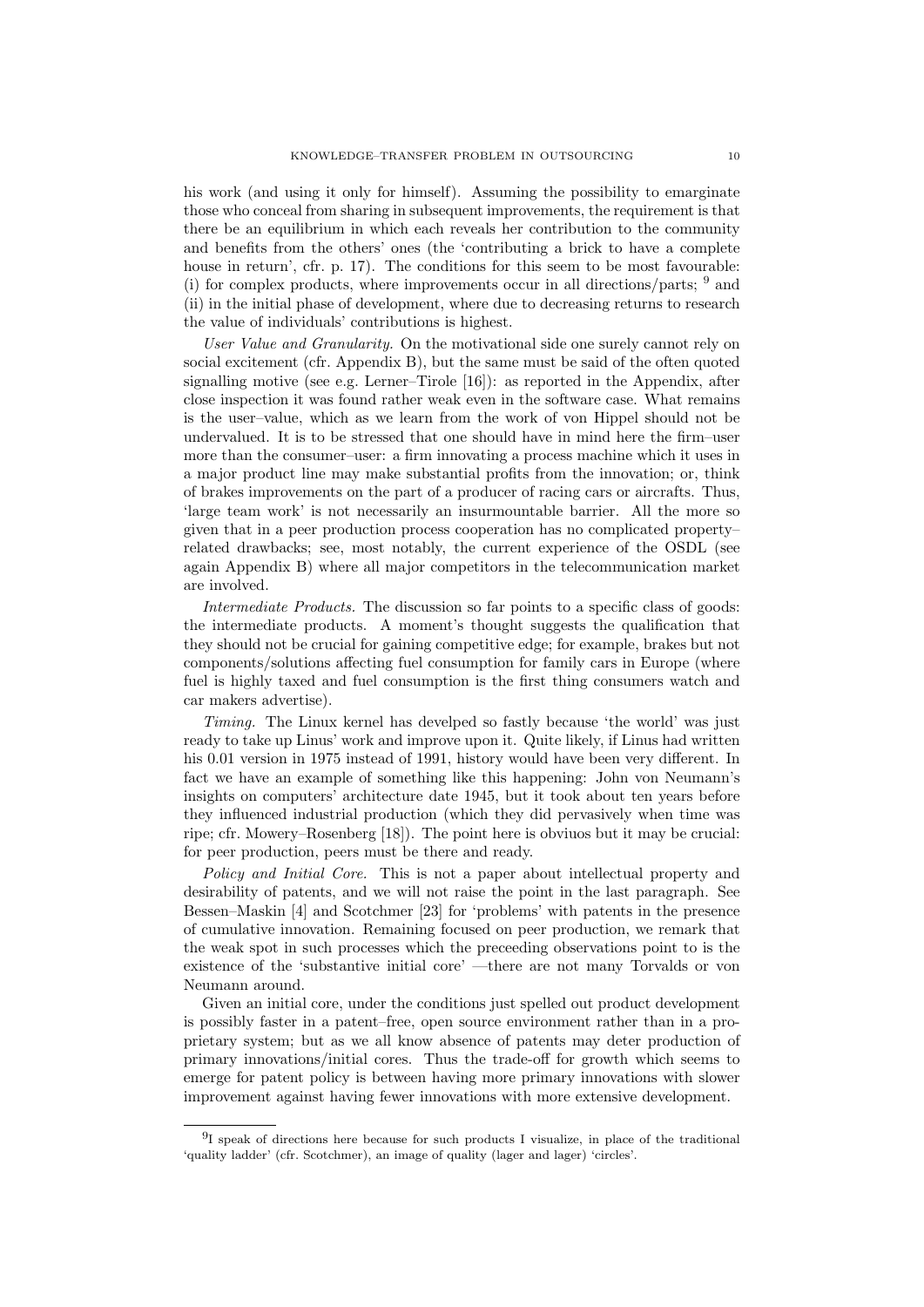The additional policy dimension may be the public funding of open sourced primary innovations whenever this seems propitious; the above considerations are intended to contribute to identify conditions under which it may be so.

## Appendix A: Mathematical Arguments

Justifying the Lagrangean. There are two steps involved in writing the Lagrangean the way we have done (i.e. the 'usual' way) and imposing its stationarity in this context. The first concerns existence of multipliers in the dual of  $\ell_{\infty}$ ; the second regards conditions ensuring that those multipliers are in fact in  $\ell_1$  (a subset of the above dual), i.e. expressible as a sequence of real numbers. For both we shall merely invoke existing theorems.

Existence of multipliers in the positive cone of  $\ell^*_{\infty}$  such that at the optimal solution the lagrangean is stationary follows for instance from theorem 1.10 of chapter 3 (p.190) of Barbu–Precupanu [2]. The regularity condition (ib. p.191) in our case amounts to the requirement that the inequality

$$
\sum\nolimits_{t\ge s}\beta^{t\text{-}s}(1-\phi_t)V'_t>D'_s
$$

hold for s sufficiently large along the optimal sequence. Conditions ensuring this are easy to write in all cases considered in the paper (a simple, but unappealing one is that  $\beta$  be close enough to one).

As to the  $\ell_1$  problem, we can apply corollary 5.6 of Rustichini [22] directly; validity of its hypotheses in our case is immediate to check.

Proof of Proposition 1. We resume the argument where it was interrupted, after (6). As we were saying, if that relation fails one turns to the two–period problem, which is the following:

$$
\max_{(\phi_0,\phi_1),(k_0,k_1)} V_0 + \beta V_1 + \beta^2 V_2 - D_0
$$

subject to

$$
\phi_0 \le 1, \quad k_t \le K_t, \ t = 0, 1 \tag{P_2}
$$

$$
\phi_0 V_0 + \beta \phi_1 V_1 = V_0 + \beta (V_1 + \beta V_2) - D_0 \tag{a}
$$

$$
\phi_1 V_1 = V_1 + \beta V_2 - D_1. \tag{b}
$$

Substituting the last constraint the problem can be written as

$$
\max_{(k_0, k_1)} V_0 + \beta [V_1 + \beta V_2] - D_0
$$
\nsubject to  $D_0 \geq \beta D_1$ ,  $k_t \leq K_t$ ,  $t + 0, 1$ . 
$$
(P'_2)
$$

Suppose that the solution to this problem has  $D_1 \geq \beta \mathcal{V}_2$ ; then the value of  $\phi_1$ defined by (b) satisfies  $\phi_1 \leq 1$ , so that  $(\phi_0, \phi_1)$  defined by (a) and (b) together with the solution  $(k_0, k_1)$  of  $(P'_2)$  solve  $(P)$ : to wit, the solution of the latter is  $\phi_0 = 1$  (which follows from the fact that the constraint  $D_0 \geq \beta D_1$  in  $(P'_2)$  is binding, as will be verified shortly),  $\phi_1$  defined by  $(b)$ ,  $(k_0, k_1)$  solving  $(P'_2)$ , and  $\phi_t = 0, k_t = K_t \ \forall t \geq 2$ . In this case the principal gets her payoff in the first two periods, and from then on only the agent's payoff is positive.

If the solution to  $(P_2')$  has  $D_1 < \beta V_2$ , then we pass to the obvious next step, which is the three–period try. We shall show that this process ends in a finite number of steps, but before moving on we must check that the constraint  $D_0 \geq \beta D_1$  is binding in  $(P'_2)$ . The lagrangean is

$$
V_0 - D_0 + \beta [V_1 + \beta V_2] + \lambda (D_0 - \beta D_1) + \mu_0 (K_0 - k_0) + \beta \mu_1 (K_1 - k_1);
$$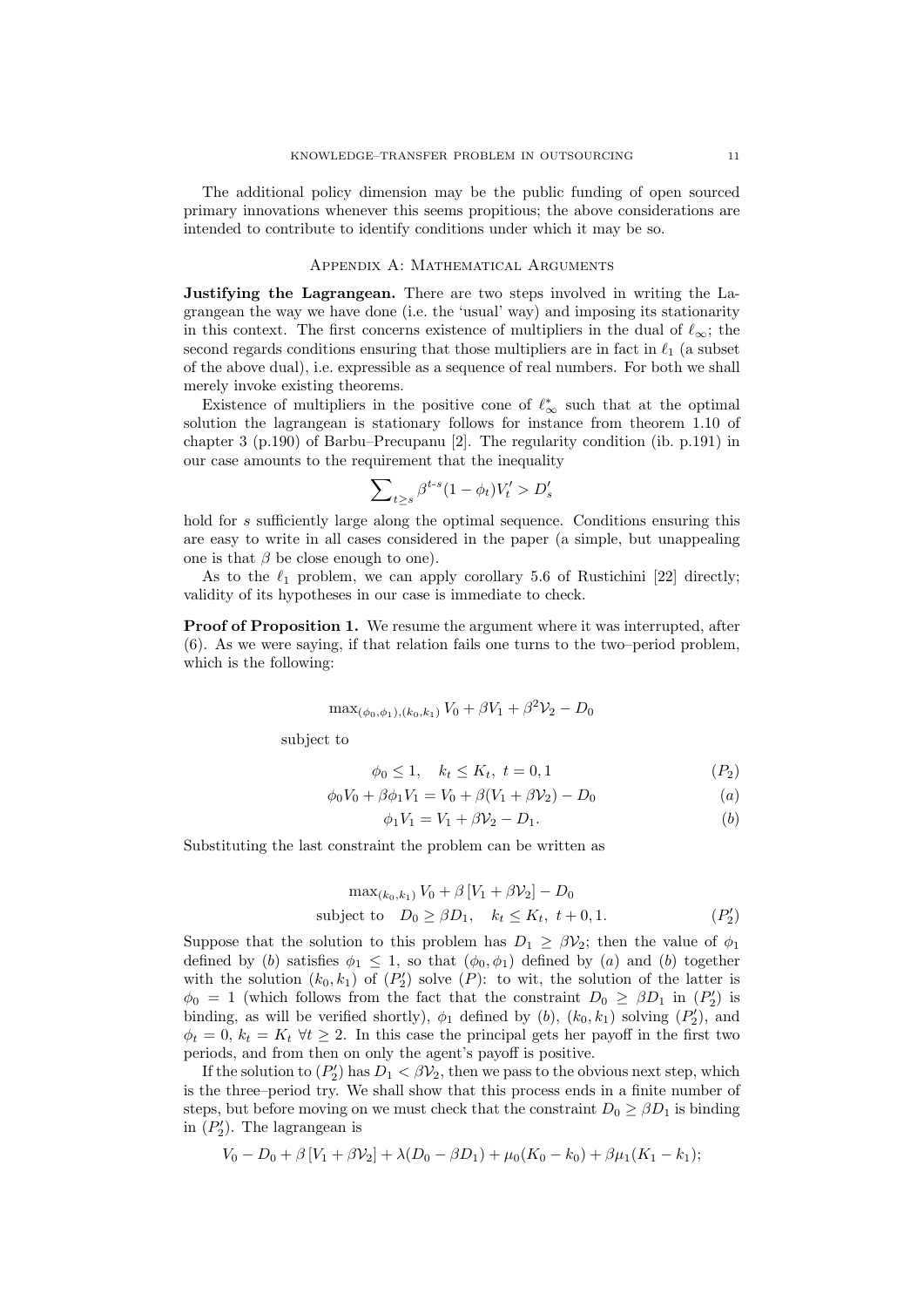so FOC and complementary slackness give

$$
V_0' - (1 - \lambda)D_0' \ge 0, = 0 \text{ if } k_0 < K_0,\tag{F_2 i}
$$

$$
V_1' - \lambda D_1' \ge 0, = 0 \text{ if } k_1 < K_1. \tag{F_2 \, ii}
$$

If  $k_1 < K_1$  then from  $(F_2 ii) \lambda = V'_1/D'_1 > 0$ , so the constraint in question binds. Thus it may be non-binding only if  $k_1 = K_1$ ; with this and  $\lambda = 0$ ,  $(F_2 i)$  reads  $V_0' - D_0' \ge 0$ , = 0 if  $k_0 < K_0$ . But since the max of the concave function  $V_0 - D_0$ is interior by (3) one has  $V'_0 - D'_0 < 0$  at  $K_0$ , so it cannot be  $k_0 = K_0$ ; so it should be  $k_0 < K_0$ ; but then  $V'_0 - D'_0 = 0$ , i.e.  $k_0 = \text{argmax}(V_0 - D_0)$ ; on the other hand, for this pair  $(k_0, K_1)$  we have by failure of (6)  $D_0 < \beta V_1 = \beta D_1$ , i.e. the pair is not feasible for the problem in hand. We conclude that the constraint is binding, and so optimal  $\phi_0 = 1$  in  $(P_2)$ . We observe for future reference that it has also been shown that  $\lambda > 0$ ; this implies, via  $(F_2 i)$ , that  $k_0 > \text{argmax}(V_0 - D_0) > 0$ .

To see what is involved in showing that the the process ends in a finite number of steps let us look again at the inequality  $D_1 \geq \beta V_2$  in  $(P'_2)$ ; since we have just found  $D_0 = \beta D_1$  at the optimum, this is

$$
D_0(k_0) \ge \beta^2 \mathcal{V}_2, \quad k_0 \text{ solving } (P'_2). \tag{11}
$$

Comparing this with (6) we guess that the s-period try will be the successful one if the inequality  $D_0(k_0) \geq \beta^s \mathcal{V}_s$  holds for  $k_0$  optimal solution of the relevant problem. Since it will be shown that this  $k_0$  will always be not smaller than argmax ( $V_0$  −  $D_0$ , by the boundedness assumption (4) the inequality will be satisfied for s large enough.

We turn to the  $(s+1)$ –period problem, in the variables  $k_0, \ldots, k_s$ . The hypothesis is that for the sequence  $k_0, \ldots, k_{s-1}$  solving the s–period problem, one has  $D_{s-1}$  <  $\beta V_s$ ; and that similarly for  $k_0, \ldots, k_{s-2}$  solving the  $(s-1)$ –period problem one has  $D_{s-2} < \beta V_{s-1}$ ; and so on down to the one–period problem. In words, the induction hypothesis is that problem (P) cannot be solved by the principal appropriating all of her payoff in less than  $s + 1$  periods.

We consider the  $(s+1)$ –period analogue of problem  $(P_2)$  and arrive at the  $(s+1)$ – period version of problem  $(P_2)$ , which is, omitting the constant term  $\beta^{s+1} \mathcal{V}_{s+1}$ ,

$$
\label{eq:1} \max_{(k_0,\ldots,k_s)} \sum\nolimits_{t=0}^s \beta^t V_t - D_0
$$
   
subject to 
$$
(P_s')
$$

$$
k_t \le K_t, t = 0,..., s
$$
  
 $D_t \ge \beta D_{t+1}, t = 0,..., s-1.$ 

Again our aim is to show that the constraints on  $D$  are binding. For then the question whether  $\phi_s \leq 1$ , i.e.  $D_s \geq \beta V_{s+1}$ , becomes  $D_0 \geq \beta^{s+1} V_{s+1}$ . The lagrangean for  $(P'_s)$  is

$$
V_0 - D_0 + \lambda_0 (D_0 - \beta D_1) + \mu_0 (K_0 - k_0) + \beta [V_1 + \lambda_1 (D_1 - \beta D_2) + \mu_1 (K_1 - k_1)] + \dots
$$
  
+
$$
\beta^{s-1} [V_{s-1} + \lambda_{s-1} (D_{s-1} - \beta D_s) + \mu_{s-1} (K_{s-1} - k_{s-1})] + \beta^s [V_s + \mu_s (K_s - k_s)].
$$

Stationarity and complementary slackness give

$$
V'_0 - (1 - \lambda_0)D'_0 \ge 0, = 0 \text{ if } k_0 < K_0
$$
\n
$$
V'_1 - (\lambda_0 - \lambda_1)D'_1 \ge 0, = 0 \text{ if } k_1 < K_1
$$
\n
$$
\dots
$$
\n
$$
V'_{s-1} - (\lambda_{s-2} - \lambda_{s-1})D'_{s-1} \ge 0, = 0 \text{ if } k_{s-1} < K_{s-1}
$$
\n
$$
V'_s - \lambda_{s-1}D'_s \ge 0, = 0 \text{ if } k_s < K_s.
$$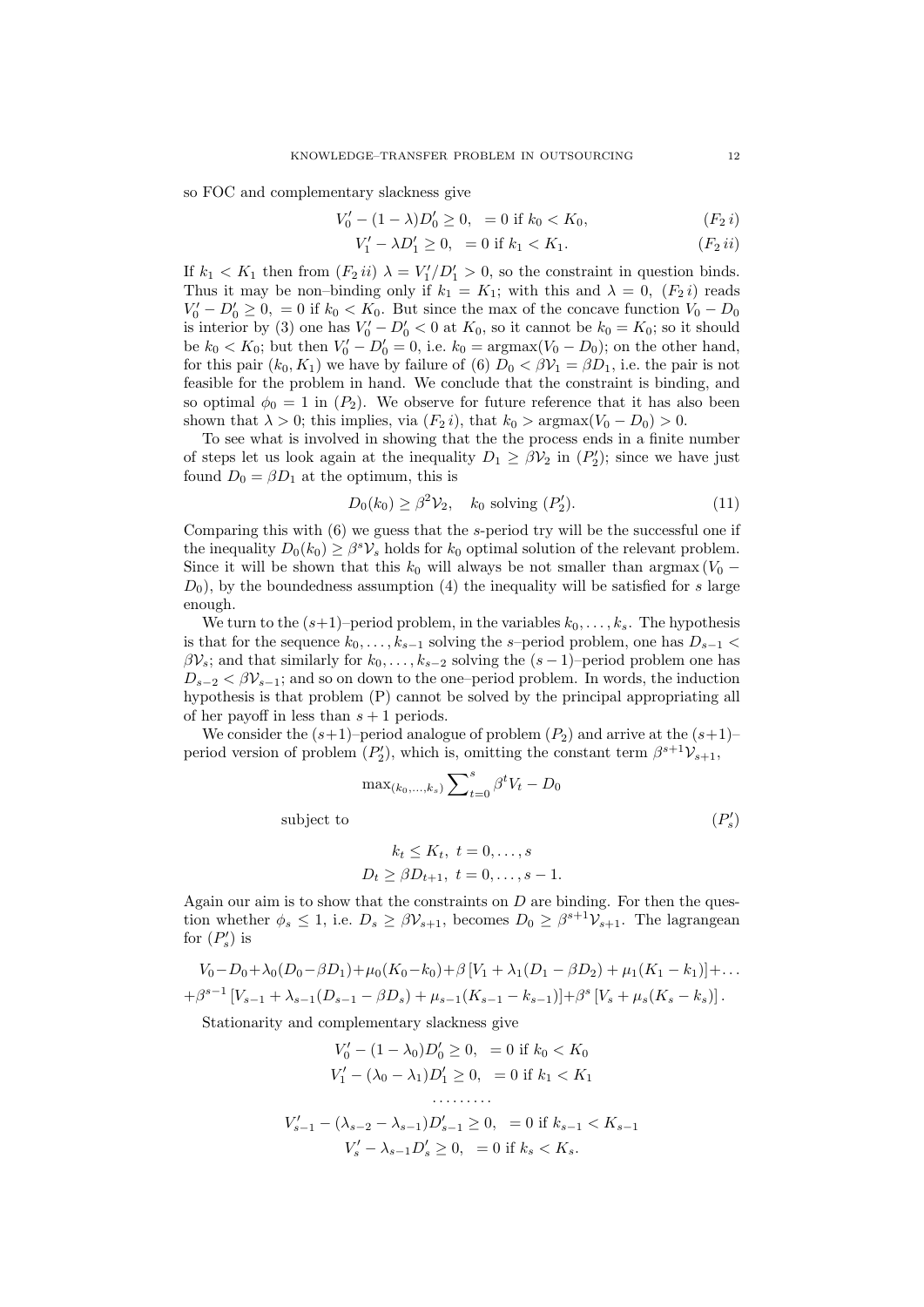As in the two–period case, from the last condition displayed we deduce that for  $D_{s-1} - \beta D_s$  not to be binding it must be  $k_s = K_s$ , and  $\lambda_{s-1} = 0$ . But then the rest of the conditions are exactly the same as those of the s–period problem, in which case the solution would be the same as that of the s–period problem followed by  $k_s = K_s$ ; but then the hypothesis implies that  $D_{s-1} < \beta \mathcal{V}_s = \beta D_s$ , contradicting feasibility; so  $D_{s-1} = \beta D_s$ .

Next  $D_{s-2}-\beta D_{s-1}$ . If  $k_{s-1} < K_{s-1}$  then as before  $\lambda_{s-2}-\lambda_{s-1} = V'_{s-1}/D_{s-1} > 0$ which would imply that the constraint is binding. If on the other hand  $k_{s-1} = K_{s-1}$ and  $\lambda_{s-2} = 0$ , we are back to the  $(s-1)$ –period problem, which with  $k_{s-1} = K_{s-1}$ has  $D_{s-2} < \beta D_{s-1}$ , contradicting feasibility again. So  $D_{s-2} - \beta D_{s-1}$  is binding, and continuing this way we conclude that all the D constraints are binding. It has also been shown, incidentally, that always  $\lambda_0 > 0$ .

Now, as anticipated, given  $D_0 = \beta D_1 = \cdots = \beta^s D_s$  (and  $\phi_0 = \cdots = \phi_{s-1} = 1$ in problem  $(P_s)$ , the question whether  $\phi_s \leq 1$ , i.e.  $D_s \geq \beta V_{s+1}$ , becomes

$$
D_0(k_0) \ge \beta^{s+1} \mathcal{V}_{s+1},
$$
\n(12)

 $k_0$  being part of the solution to the s–period problem. And this holds for s sufficiently large. Indeed, in any s-period problem either  $k_0 = K_0$ , or from complementary slackness  $V_0' - D_0' = -\lambda_0 D_0' < 0$ , last inequality from  $\lambda_0 > 0$ ; thus in all problems the optimal  $k_0 > \text{argmax}(V_0 - D_0)$ , whence the left member of (12) is bounded away from zero; on the other hand, by assumption (4) the right member tends to zero as s diverges. This concludes the argument.

Proof of Proposition 2. As we did in the previous case we rewrite the agent's incentive constraints, the first one binding:

$$
\sum_{t \ge 0} \beta^t \phi_t V(k_t) = [V(k_0) - D(k_0)] + \sum_{t \ge 1} \beta^t V(k_t)
$$
\n(13)

$$
\sum_{t\geq s} \beta^{t-s} \phi_t V(k_t) \leq \sum_{t\geq s} \beta^{t-s} V(k_t) - D(k_s), \ s \geq 1. \tag{14}
$$

Forget as before the constraint  $\phi_0 \leq 1$ . In the previous case it was then immediate that the max the right member of (13) was  $[\max_{k_0} V_0 - D_0] + \beta V_1$ , and that this choice of  $\{k_t\}_{t\geq 0}$  satisfied (with equality) the other incentive constraints. In the present case the situation is slightly more complex: the choice  $k_t = K \ \forall t \geq 1$ is unfeasible, and then maximization of  $\sum_{t\geq 1} \beta^t V(k_t)$  with respect to  $\{k_t, \phi_t\}_{t\geq 1}$ subject to the constraints (14) is non–trivial. We shall now show that it is solved by  $k_t = k^*, \phi_t = 0 \ \forall t \geq 1$ . Thus if for this choice (with  $k_0 = \text{argmax}(V - D)$ ) the  $\phi_0$  defined by  $\phi_0 V(k_0) = V(k_0) - D(k_0) + \beta (1 - \beta)^{-1} V(k^*)$  happens to be  $\leq 1$ , problem (P) is solved.

If not, as before the principal has to try and appropriate his payoff in two periods. In this case again the difference compared to the case  $D_t(K_t) = V_t \ \forall t$  is that we have a non–trivial maximization, of  $\sum_{t\geq 2} \beta^t V(k_t)$  under the constraints in (14) for  $s \geq 2$ ; but again it is be proved by the same argument as the one we are about to give that the solution to this maximum problem is  $k_t = k^*, \phi_t = 0 \ \forall t \geq 2$ . Thus at stage two we are again in a position analogous to that of case  $D_t(K_t) = V_t \,\forall t$ , with  $\mathcal{V}_2$  replaced by  $(1 - \beta)^{-1}V(k^*)$  in problem  $(P_2)$  of page 11. At this point the argument parallels the previous one: optimal  $\phi_0 = 1$ , and if the  $\phi_1$  defined by the equation  $\phi_1 V(k_1) = V(k_1) - D(k_1) + \beta (1 - \beta)^{-1} V(k^*)$ , with  $k_1$  part of the solution of the modified  $(P_2)$ , is  $\leq 1$ , then problem  $(P)$  is solved. Otherwise one goes to stage three, etc. until payoff appropriation is possible. The concluding part of the argument is as before.

It is thus left to analyse maximization  $\sum_{t\geq 1} \beta^t V(k_t)$  over the set defined by (14). We shall show that the sequence  $k_t = k^* \ \forall i \geq 1$  maximizes the given function on a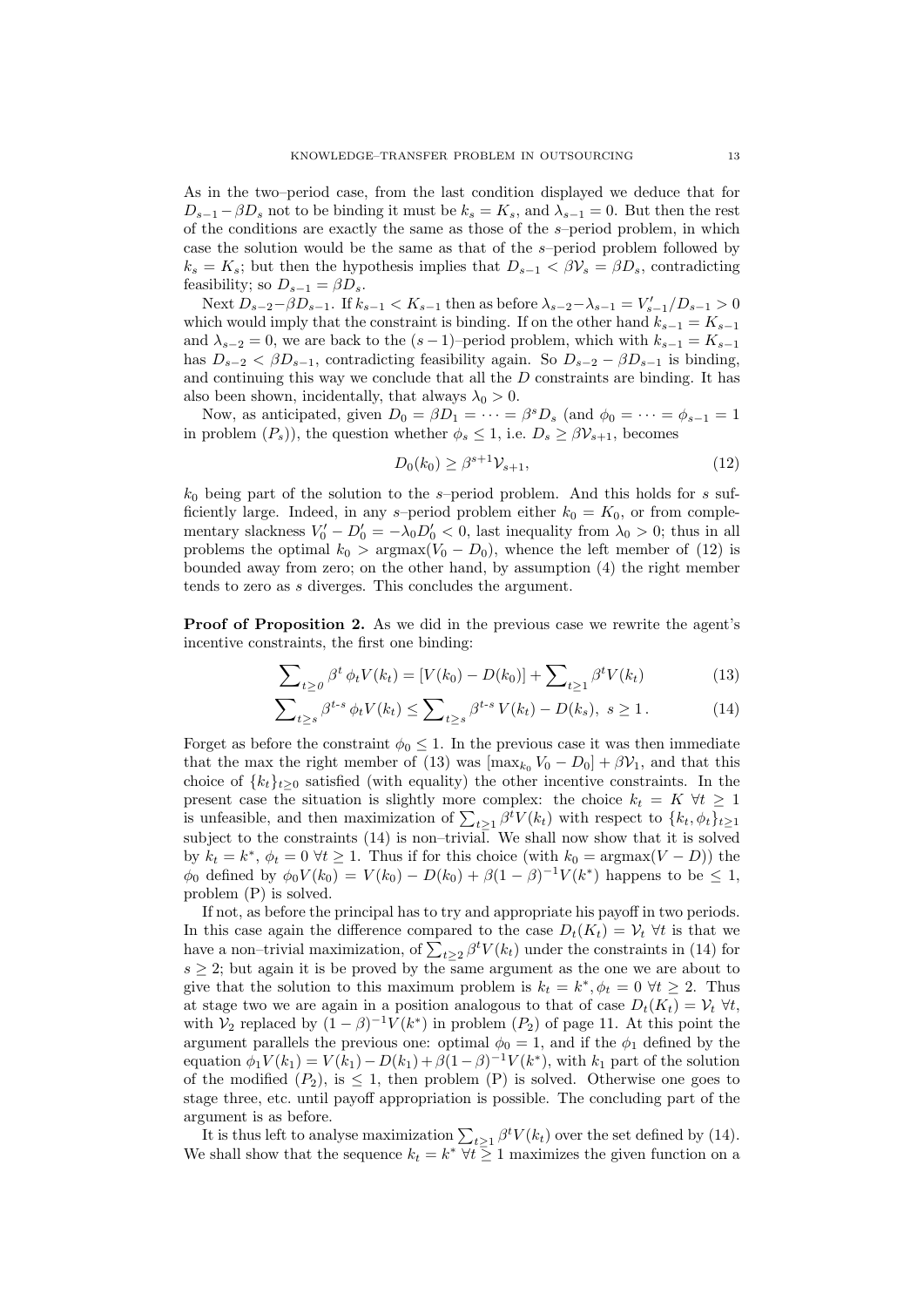larger set, namely that it solves the problem

$$
\max_{\{k_t\}_{t\geq 1}} \sum_{t\geq 1} \beta^t V(k_t)
$$
  
subject to 
$$
\sum_{t\geq s} \beta^{t-s} V(k_t) - D(k_s) \geq 0, \ s \geq 1.
$$

To this end observe that to improve upon the choice  $k_t = k^* \ \forall t \geq 1$  one has to raise at least one  $k_t$  from  $k^*$ . We show that this cannot be done without violating some constraint (keep in mind that if  $k_t = k^*$   $\forall t \geq 1$  all the constraints hold with equality). Without loss of generality suppose  $k_1$  is raised, say to  $k^* + h_1$ . By definition of  $k^*$ , cfr. equation (8), it will be  $\Delta D > (1 - \beta)^{-1} \Delta V$ , so if one keeps  $k_t = k^* \ \forall t \geq 2$ , since

$$
\Delta \left( \sum_{t \ge 1} \beta^{t-1} V(k_t) \right) = \Delta V < (1 - \beta) \Delta D < \Delta D
$$

the constraint at  $s = 1$  is violated ( $\Delta$  refers here to raising  $k_1$  from  $k^*$  to  $k^* + h_1$ of course); hence to restore it one should raise  $k_2$  —or some other  $k_t$   $t \geq 2$ , the argument does not change. But by the same token, if one raises  $k_2$  one then has to raise  $k_3$  (or  $k_{t_3}$ ...) to restore the  $(s = 2)$ -constraint, and so on: that is, if  $k_1$ is raised from  $k^*$  one should keep raising  $k$ 's farther and farther away. Can this be done ad infinitum? The question here is, by how much does  $k_2$  need to be raised to restore feasibility at  $s = 1$ ? From the above displayed inequalities it follows that the needed increment of  $k_2$  would be larger than the increment needed if the first inequality there were instead an equality, i.e. the  $h_2$  such that

$$
\beta(V(k^* + h_2) - V(k^*)) = \beta(D(k^* + h_1) - D(k^*)).
$$

But  $V(k^* + h_2) - V(k^*) < V'(k^*)h_2$ ,  $D(k^* + h_1) - D(k^*) > D'(k^*)h_1$ , and from (8) one has  $V'(k^*) < (1 - \beta)D'(k^*)$ ; therefore

$$
h_2 > \frac{D'(k^*)}{V'(k^*)} h_1 > (1 - \beta)^{-1} h_1 > h_1.
$$

Analogously, to restore feasibility at  $t = 2$  one should then have to raise  $k_3$  by an amount  $h_3 > h_2$ , and by so doing it is clear that one hits the upper bound K in a finite number of steps. The conclusion is that it is in fact impossible to improve upon the choice  $k_t = k^* \ \forall t \geq 2$ , as was to be shown.

Proof of Proposition 3. We first put on record an observation:

**Lemma.** Fix a time  $\tau$ , and assume  $k_t = K_t \ \forall t > \tau$ . Then all incentive constraints for  $s > \tau$  are satisfied with equality if  $\phi_t = \hat{\phi}_t \ \forall t > \tau$ .

*Proof.* Recall that by assumption (9)  $V_t(K_t) = V_0(K_0)$ , which in turn implies  $V_t(K_t) = (1 - \beta) \mathcal{V}$   $\forall t$ . Then for  $s > \tau$ , given that  $k_t = K_t$  and  $\phi_t = \hat{\phi}_t$  for  $t \geq s$ , the incentive constraint at s is  $(1 - \beta) \mathcal{V} \sum_{t \geq s} \beta^{t-s} \hat{\phi}_t \leq \mathcal{V} - D_s(K_s)$ , which, by assumption (10) and the fact that  $\hat{\phi}_t = \gamma^{(s-\tau)+\bar{(t-s)}} \hat{\phi}_\tau$ , can be written as

$$
\frac{(1-\beta)\mathcal{V}}{1-\beta\gamma}\,\gamma^{s-\tau}\hat{\phi}_{\tau}\leq \gamma^s\big(\mathcal{V}-D_0(k_0)\big).
$$

We just have to plug in the definition of  $\hat{\phi}_{\tau}$ , page 9 to verify that equality holds.  $\Box$ 

Consider now the case  $t_0 = 0$ , i.e.  $\hat{\phi}_0 \leq 1$ . Start again from observing that the incentive constraint at  $t = 0$  has the objective function on the left. As before, try to maximize the right member and subject to have equality in the constraint. Since the right member is  $\sum_{t\geq 0} \beta^t V_0(k_t) - D_0(k_0)$ , set first  $k_t = K_t \ \forall t \geq 1$ , and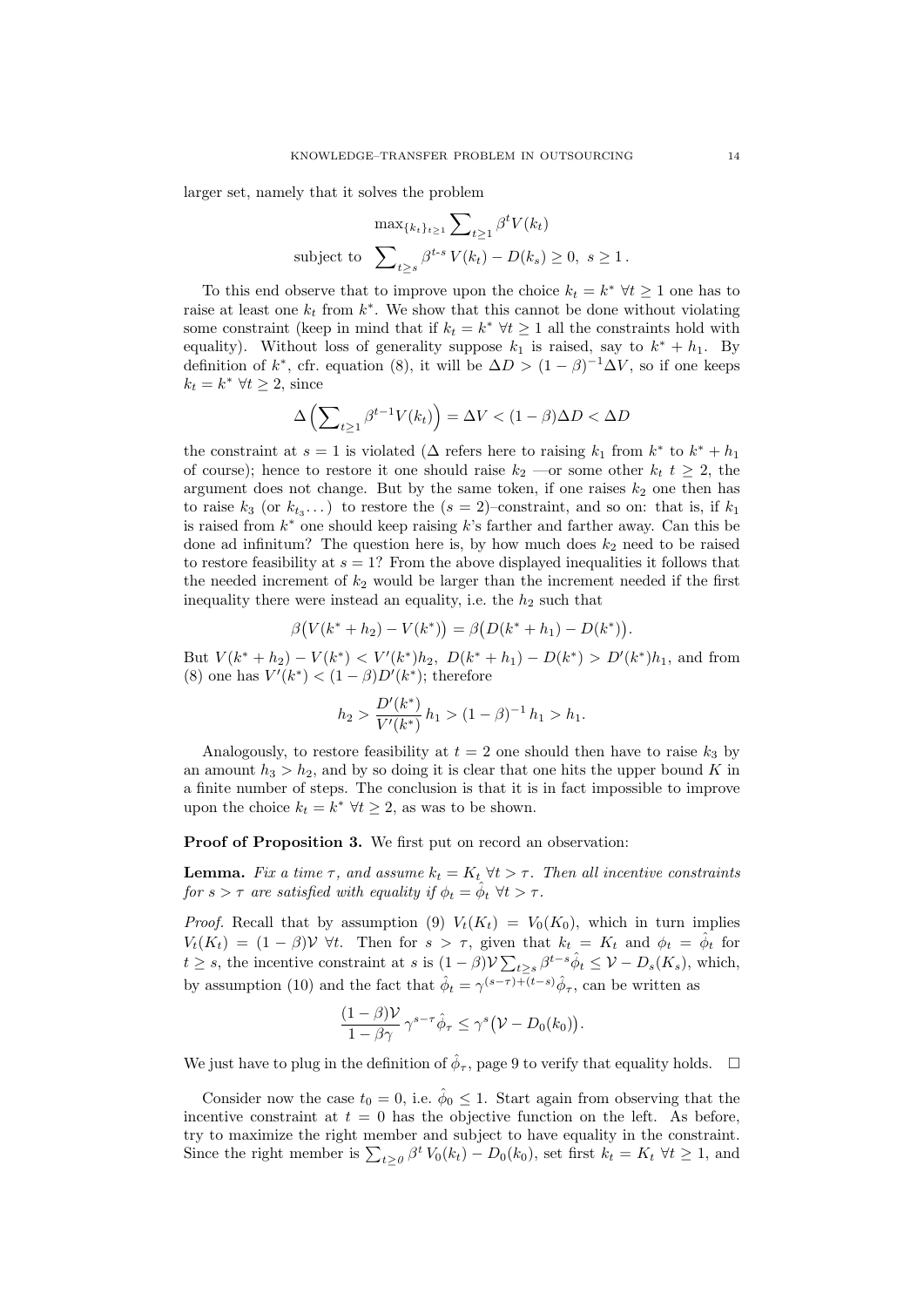then  $\phi_t = \hat{\phi}_t \,\forall t \geq 1$  to have the other constraints satisfied (with equality, from the lemma). This way the constraint at zero becomes

$$
\phi_0 V_0(k_0) + \beta (\mathcal{V} - D_1(K_1)) \leq V_0(k_0) - D_0(k_0) + \beta \mathcal{V}.
$$

If we set  $k_0 = K_0$  and  $\phi_0 = \hat{\phi}_0$  we have equality by definition, so from  $\hat{\phi}_0 \leq 1$ ,

$$
V_0(K_0) + \beta(\mathcal{V} - D_1(K_1)) \ge V_0(K_0) - D_0(K_0) + \beta \mathcal{V}.
$$
 (15)

Suppose first that  $\hat{\phi}_0 < 1$ , so that the above inequality is strict; if we lower  $k_0$ from  $K_0$  towards argmax( $V_0-D_0$ ) the right member goes up, the left one down, and two possibilities arise: (i) equality is reached at some  $k^* \in (\text{argmax}(V_0 - D_0), K_0);$ in this case the value  $V_0(k^*) - D_0(k^*) + \beta \mathcal{V}$  is the highest possible principal's payoff, attainable with  $\phi_0 = 1$  (if we lower  $k_0$  further the left member, i.e. the principal's payoff, decreases, with  $\phi_0 = 1$  and even more for any  $\phi_0 < 1$ ; thus optimal policy is here  $k_0 = k^*$  (defined by the equality  $D_0(k) = \beta D_1(K_1)$ ),  $k_t =$  $K_t \ \forall t \geq 1, \ \phi_0 = 1, \ \phi_t = \hat{\phi}_t \ \forall t \geq 1;$  (ii) at  $\arg \max(V_0 - D_0)$  inequality in (15) is still strict; in this case the maximum possible value of  $\sum_{t\geq 0} \beta^t V_t(k_t) - D_0(k_0)$ , i.e.  $\max[V_0 - D_0] + \beta \mathcal{V}$ , is attainable with the  $\phi_0 < 1$  defined by  $\phi_0 V(\text{argmax}(V_0 (D_0)$ ) +  $\beta(\mathcal{V} - D_1(K_1)) = \max[V_0 - D_0] + \beta \mathcal{V}$ , and optimal policy has the  $\phi_0$  just defined,  $k_0 = \text{argmax} [V_0 - D_0]$ , and continuation for  $t \ge 1$  as in the previous case.

If on the other hand  $\hat{\phi}_0 = 1$ , so (15) is an equality, then lowering  $k_0$  from  $K_0$  can only do harm (period–zero incentive constraint would hold with strict inequality, and the left member, i.e. the principal's payoff, would be lower than with  $k_0 = K_0$ ). Hence optimal poicy in this case is  $k_t = K_t \ \forall t \geq 0, \ \phi_0 = 1, \ \phi_t = \hat{\phi}_t \ \forall t \geq 1$ . This ends the case  $t_0 = 0$ .

We now turn to the case  $t_0 > 0$ ; recall that this means  $\hat{\phi}_{t_0} \equiv \gamma^{t_0} (1 - \beta \gamma) (\mathcal{V} D_0(K_0)/((1-\beta)\mathcal{V} \leq 1$ , but  $\hat{\phi}_t > 1 \ \forall t < t_0$ . Let us write the principal's payoff as

$$
\sum_{t=0}^{t_0-1} \beta^t \phi_t V_t(k_t) + \beta^{t_0} \sum_{t \ge t_0} \beta^{t-t_0} \phi_t V_t(k_t).
$$
 (16)

Taking into account the constraints for  $t \geq t_0$ , which still have to be met, we know from the previous case what the constrained maximum of the second sum is, and the policy which achieves it.

Suppose first that  $\hat{\phi}_{t_0} = 1$ . Then if  $k_{t_0} = K_{t_0}$ , the incentive constraints for  $t \geq t_0$  are all satisfied with equality (those for  $t > t_{t_0}$  from the lemma, the one at  $t_0$  checked easily). Moreover, in this case we shall now verify that it is feasible to set  $k_t = K_t$ ,  $\phi_t = 1 \ \forall t \lt t_0$ ; since this is the best one can hope for, optimal policy is found:  $k_t = K_t \ \forall t, \ \phi_t = 1 \ \forall t \leq t_0 \text{ and } \phi_t = \hat{\phi}_t \ \forall t > t_0.$  To verify feasibility of the policy for  $t < t_0$  consider the constraint at  $t_0 - 1$ , which with the given policy becomes

$$
V_{t_0-1}(K_{t_0-1})+\beta\sum\nolimits_{t\geq t_0}\beta^{t-t_0}\phi_tV_t(K_t)\leq \mathcal{V}-D_{t_0-1}(K_{t_0-1});
$$

but  $\sum_{t\geq t_0} \beta^{t-t_0} \phi_t V_t(K_t) = \mathcal{V} - D_{t_0}(K_{t_0}) = \gamma^{t_0}(\mathcal{V} - D_0(K_0)),$  so the left member is equal to  $(1-\beta)\mathcal{V}+\beta\gamma^{t_0}(\mathcal{V}-D_0)$ ; and since the right member is  $\gamma^{t_0-1}(\mathcal{V}-D_0(K_{t_0}))$ , the constraint is  $(1 - \beta)\mathcal{V} + \beta \gamma^{t_0}(\mathcal{V} - D_0(K_0)) \leq \gamma^{t_0 - 1}(\mathcal{V} - D_0(K_{t_0}))$ ; rearranging, this is just  $\hat{\phi}_{t_0-1} \geq 1$ , true by hypothesis. Analogously, the  $(t_0-2)$ -constraint becomes  $\hat{\phi}_{t_0-2} \geq 1$ , and so on down to zero.

Consider now the case  $\hat{\phi}_{t_0} < 1$ . Here as we know the policy maximizing the second sum in (16) calls for  $k_{t_0} < K_{t_0}$ , and this creates a trade-off: for a lower  $k_{t_0}$ implies a lower  $V_{t_0}$ , and this in turn tightens the incentive constraints for  $t < t_0$ . For example, it makes the policy of full transfer knowledge and full appropriation for  $t < t_0$ , found optimal just above when  $\hat{\phi}_{t_0} = 1$ , generally unfeasible. Given that optimal policy for  $t > t_0$  remains the one defined before  $(k_t = K_t, \phi_t = \hat{\phi}_t)$ , choice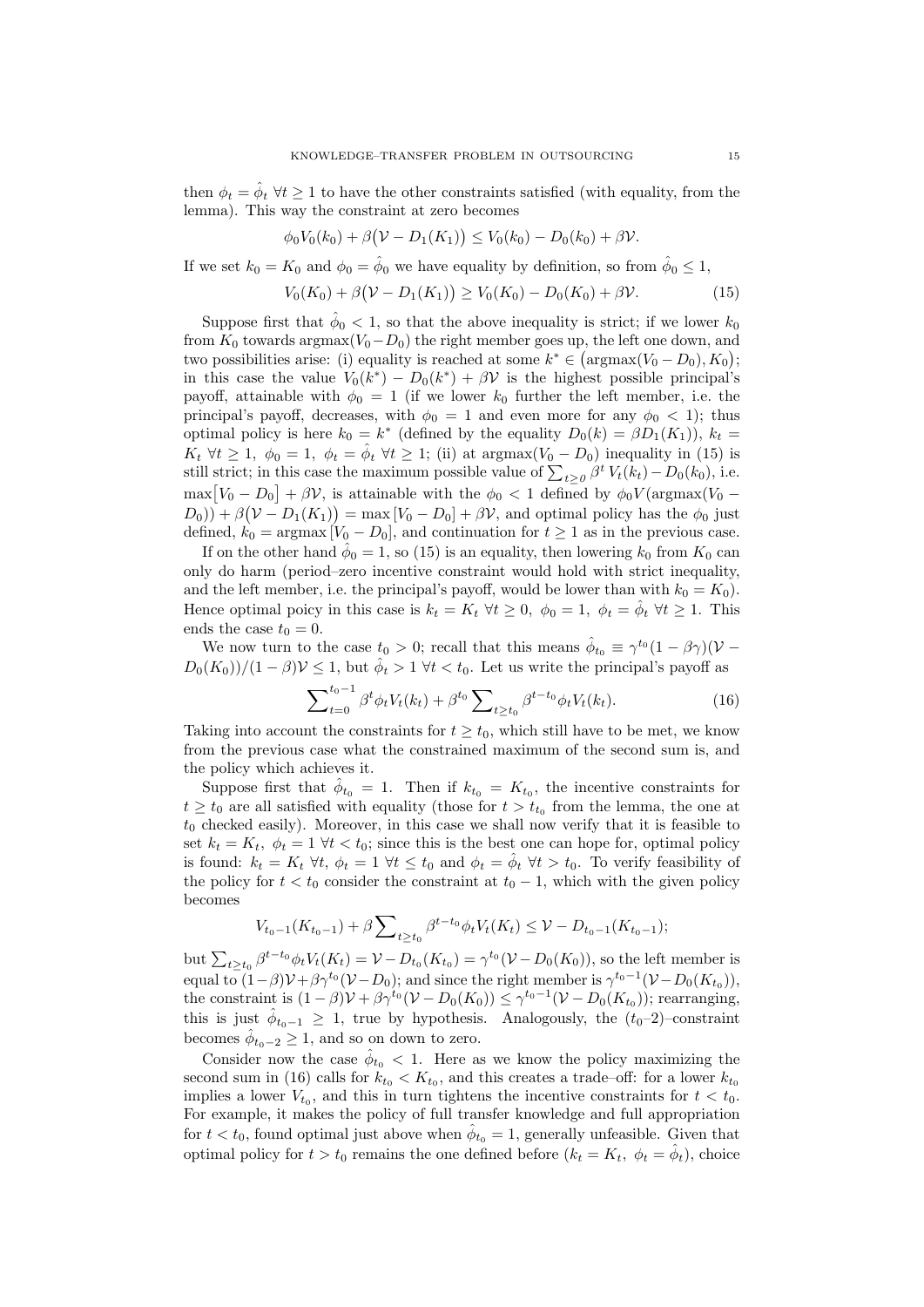for  $t \leq t_0$  solves the finite-dimensional problem just introduced, of maximizing  $\sum_{t=0}^{t_0} \beta^t \phi_t V_t(k_t)$  subject to the constraints for  $t \le t_0$  (the values of  $k_t$ ,  $\phi_t$  for  $t \ge t_0$ being fixed). This ends the proof.

## Appendix B: Notes on the Linux Project

Some information is collected here about the economic history of Linux, in the hope that some readers will find it useful; it is also used in the concluding section 5. After mentioning the legal regime under which the system works we shall briefly go into past history and current situation.

Legal Underpinning: the GPL. The legal twist that gave birth, in the late eighties, to Open Source software is the General Public Licence, whose original idea is owed to the MIT programmer Richard Stallman. As all licences, the GPL and the several less 'radical' variants which are around by now are written by lawyers and for lawyers; we shall pass on the little we understand about them.  $^{10}$ 

Open source means that the user must be able to 'see the source [code]', but there is more in the GPL; the essential twist is, in Stallman's original wording, to 'turn copiright into copyleft': whereas copyright contains restrictions to use, modify and distribute a product, copyleft contains the restriction to restrict those things. <sup>11</sup> It is interesting that the GPL does not restrict the right to sell the programs covered by the licence —there is no need to. As Stallman puts it (www.gnu.org/philosophy/selling.html),

"[there are] no requirements about how much you can charge for distributing a copy of free software. You can charge nothing, a penny, a dollar, or a billion dollars. It's up to you, and the marketplace, so don't complain to us if nobody wants to pay a billion dollars for a copy."

Indeed nobody will, because the impossibility to restrict redistribution induces competition between buyer and seller: buyer cannot make money by reselling product because if it tries to sell it for p the original seller can sell it for  $p - \epsilon$ ; hence the buyer will not pay more than redistribution cost, so that the original seller will not make money in the first place.

Thus the rule underlying open source software production is in essence that every user (potentially user/developer) has the right to see what the users before her have done, and must pass this right on to the subsequent users. Of course, thinking of Linux again, this is surely not sufficient to generate a process of such import; there are motivational issues (why do programmers contribute to an open source project if they cannot 'make money'?), and problems of coordination and technical feasibility in the way, and we now turn to these.

**Past.** We touch upon three points:  $(i)$  the actors' motivations,  $(ii)$  organization, and *(iii)* technology of the Linux project.

(i) Motivations. About his decision to make Linux freely available, his creator Linus Torvalds says "[it] wasn't some agonizing decision that I took from thinking

 $10$ The two main sites about the topic are www.gnu.org and www.opensource.org, and contain all licences and extensive discussions. Useful for general understanding is in particular the commonly accepted Open Source Definition, which contains the essential requirements which open source licenses should satisfy. The idea of a definition which would serve as basis for the licences originates with Bruce Perens; his original version is in the Articles section of his web site, www.perens.com, of independent interest.

 $11$ "The central idea of copyleft is that we give everyone permission to run the program, copy the program, modify the program, and distribute modified versions —but not permission to add restrictions of their own. Thus, the crucial freedoms that define 'free software' are guaranteed to everyone who has a copy; they become inalienable rights." Stallman, at www.gnu.org/gnu/thegnuproject.html.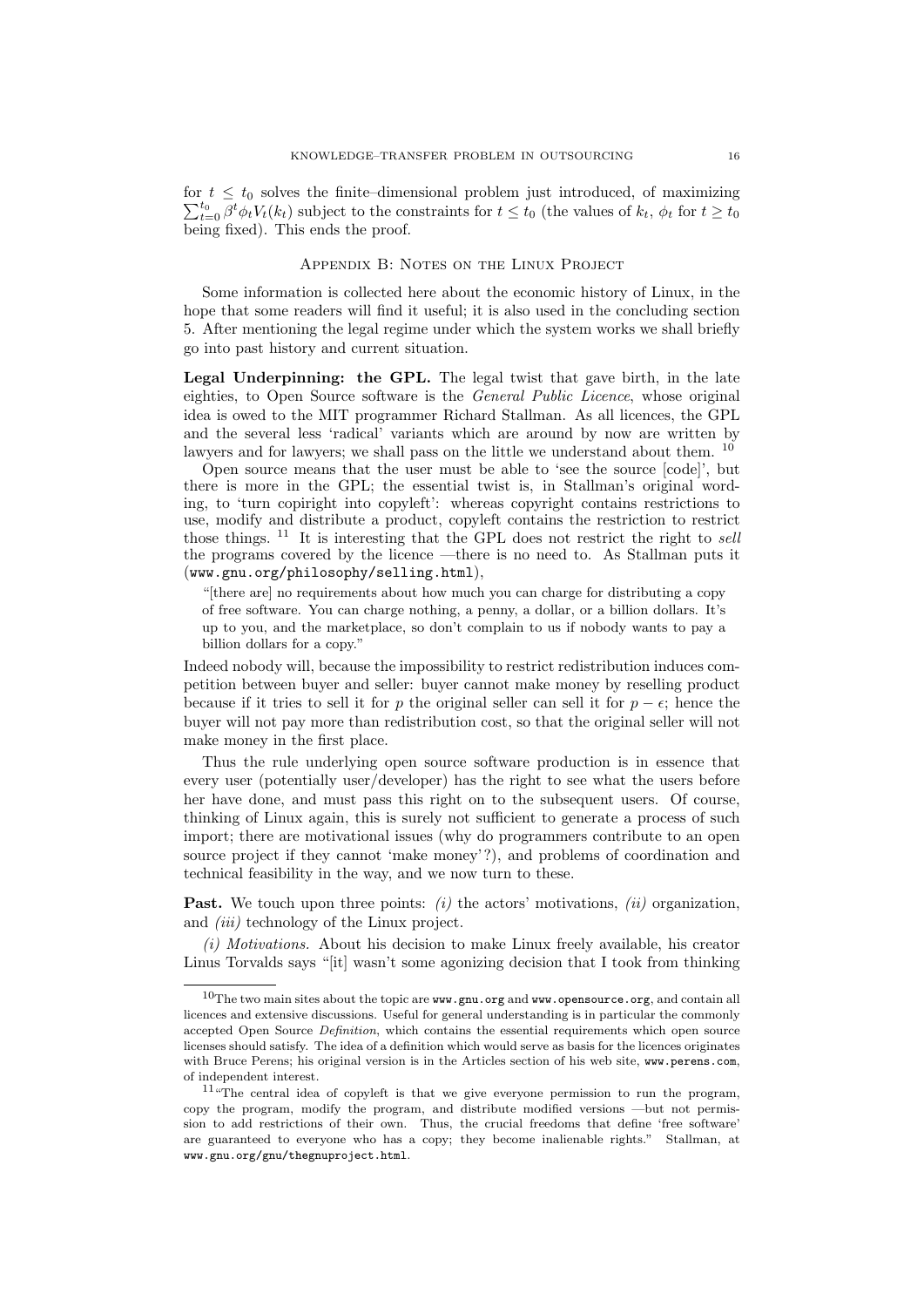long and hard on it: it was a natural decision within the community that I felt I wanted to be a part of." (interview in First Monday, [7]). That crucial decision was effectively the only one available to him at the time, as Linus himself declares in his book [25] (chapter 2, section IX); but the point remains that it was a natural choice. For that community he wanted to be a part of was a community to which all members were feeling good to belong, in a somehow deep sense. It was like when hippies liked to be hippies in the States, or the '68–guys liked to be what they were in Europe; and more and more all those involved perceived to be part of something great and important (at least this is the impression I get by watching the hackers' community from outside). Viewed in this light the economics question "How come all these guys have contributed apparently for free" sounds stupid at first sight; but of course it must be read as "What is there besides social magic behind their motivations".  $12$  First there is some 'individual' magic, like there is in mathematics; Torvalds, for one, thinks this —'the fun'— is the main thing (Torvalds  $[25]$ ). <sup>13</sup> Then there are two purely economical forces: the signalling motive, and the direct use–value to the user–developer of his own contribution. On the first, the insiders' view is not difficult to guess; see e.g. Raymonds [21], or Torvalds in [7]; critical is also Benkler [3]. <sup>14</sup> User value on the other hand has certainly been decisive for the major open source projects (see e.g. Lerner–Tirole [16]). And it is worth noting that even outside the software industry, the relevance of user–driven product development is widely recognized; see most notably von Hippel [26, 27, 28]. Also, to the individual use value one must add the cumulative effect of concurring contributions —as Ganesh Prasad puts it for software development, "Each programmer contributes a brick and each gets back a complete house in return. $\frac{15}{15}$  This picture of motivations will be recalled when we comment on replicability of the open source model outside software production in the concluding section.

(ii) Organization.<sup>16</sup> The hierarchical organization of the Linux project (and of most of its satellite projects) is usually of a 'benevolent dictatorship' (cfr. Dafermos

 $12$ Concerning 'who contributed what', in their survey on 13,000 contributors to open source projects Ghosh and Prakash [9] found that three quarters made only one contribution, but at the other end nearly three quarters of contributions came from the top ten percent of contributors. I suppose the social excitement factor alone is enough to explain the one–timers' contributions; the question is really about the hard–working guys. Note that even for the latter the social factor is not irrelevant, for they were leaders of a large generational movement, and obtaining and maintaining such a position may well be worth a lot of hard work.

 $13$ In fact 'fun' is more for him: it is the third and last of the three stages of evolution of humanity according to his (non–trivial) theory of evolution, the first two being survival and social order; see [25].

<sup>&</sup>lt;sup>14</sup>Torvalds, after much pressure from the interviewer responds "Yes, there are issues involved with 'getting value back' from your involvement [...] but the first consideration for anybody should really be whether you'd like to do it even if you got nothing at all back". Benkler adduces the fact that some of the most important projects, like the Apache Web Server and the Free Software Foudation, do not provide personal attribution to the code they produce. In fact much more is true, cfr. Ghosh–David [8]: in the Linux kernel consistently more than half of the code is unsigned; and those packages whose lines of code are entirely signed constitutes the 0.66% of total kernel packages.

 $^{15}$ http://linuxtoday.com/infrastructure/20010412006200PBZCY--.

 $16$ In the sense of *industrial* organization. Many have written about the organization of the project from a social point of view. Not surprisingly the parallels to the academic model of open knowledge production are ubiquituos: besides Raymond [21] see e.g. Himanen [11], who starts from Plato's Academia, and Benkler [3] who is himself an academic. From an evolutionary point of view, interesting is the essay by Kuwabara [15] who, based on the gift–culture idea of Raymond, gives an interpretation of the process in the light of the the Santa–Fe approach to the dynamics of complex systems. A link to the work of J.B. Arthur from Santa–Fe comes also from Dafermos [6] in connection with increasing returns.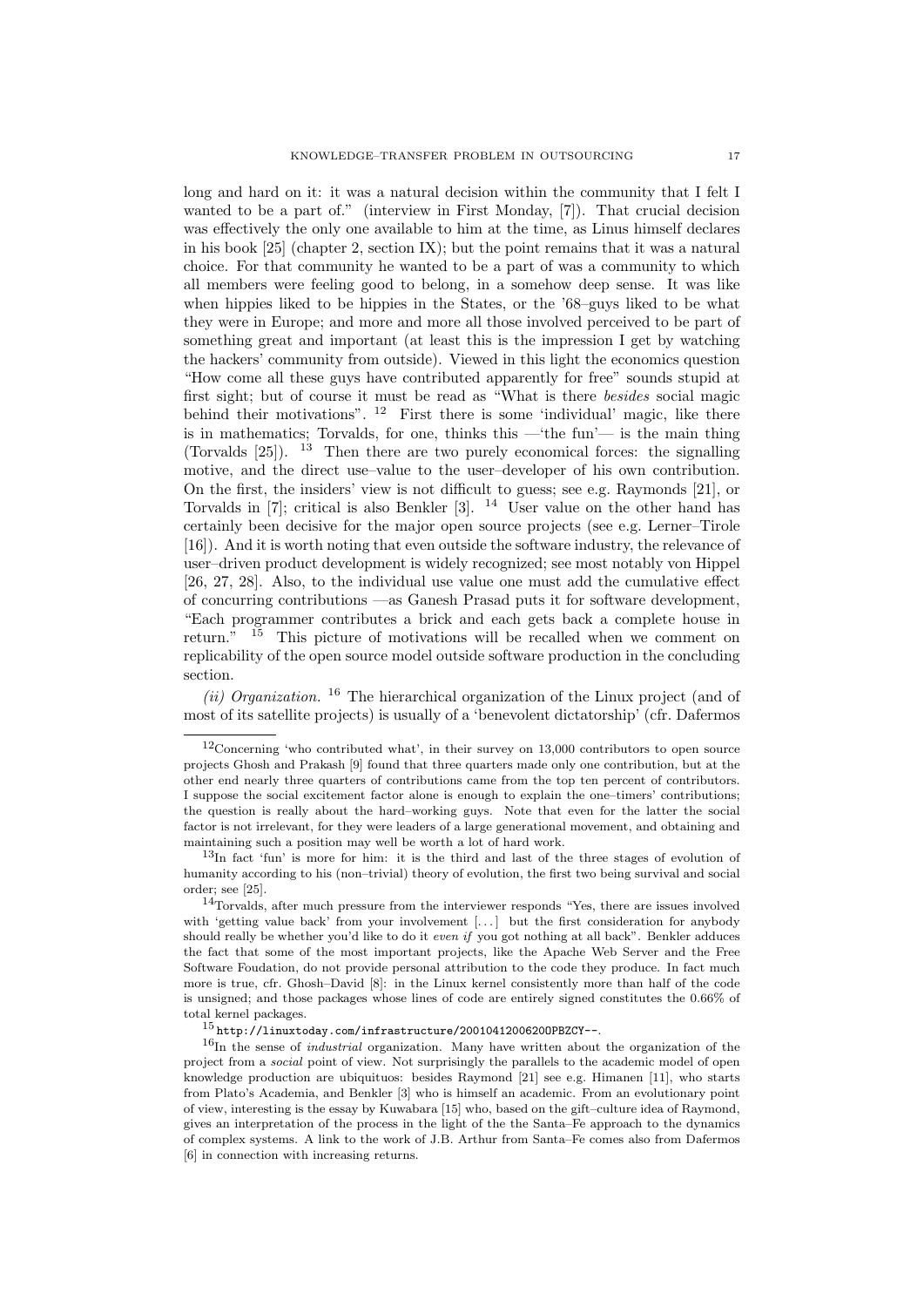[6]); the dictator must also be trusted, and trust is conferred by public legitimacy. As to productive organization, the clearest insight for understanding emergence of 'peer production' comes in my opinion from Benkler [3] (NYU School of Law). Benkler makes a conditional statement, given strong enough actors' motivations (cfr. above) and technological feasibility (on this shortly). With these assumptions in place, to the two dimensions of transaction costs/organization costs responsible for the firm/market tradeoff in Coase's theory Benkler adds a third dimension: that of 'information opportunity costs', and correspondingly a third alternative mode of production: peer production. The idea is that the latter may prevail due to the advantages which decentralized information gathering and exchange gives in identifying and allocating creative work to the more appropriate jobs.

(*iii*) Technology. The essential characteristics of the process are well understood: there is a substantial initial 'core' of potential widespread use (Weber [29]); the subsequent product development is modular (also Benkler [3] and Lerner–Tirole [16]); the size of the modules is small ([3], [16]; Benkler uses the term 'granularity'); and modules integration (quality control and decision processes) is managed effectively (cfr. [3]). Lerner–Tirole argue that lack of granularity is the main technological obstacle to transposition of the open source/peer production model to other industries: "[. . . ] In many industries, development of individual components require large team work and substantial capital costs" ([16], p. 231). This is undoubtedly true, but not necessarily pervasive; von Hippel [28] for instance cites old empirical research on technological innovation (concerning the post–war decades) showing that both in Rayon manufacture and computer hardware the cumulation of a multitude of minor technical changes is "responsible for much or most technical progress" ([28] p.14). Distinguishing the different stages of product maturity, is seems reasonable to expect large teams and investments more frequently needed in an initial phase, followed by a cumulation of minor improvements taking place in a subsequent one.

Present. In the last couple of years much has changed. Ghosh and Prakash [9] found in 2000 that 75% of contributors to open source projects were one–timers; there are no surveys about the current situation yet, but the obvious guess is that the times of one–timers have gone (just read on). We will talk separately about  $(i)$  for–profit firms commercializing Linux, and  $(ii)$  the Open Source Development Labs.

(i) Red Hat  $\mathcal C$ . In a paper appeared in August 2003, Haruvy et al. [10] solved what would have been Red Hat's optimal control problem with commercializing open source software in a situation like the one of the 2000 Survey, namely: if such a firm charges a short–run profits maximizing price, the high profit realized may induce spite in the hackers' community, hence decreased contributions, hence lower future product quality, hence ultimately lower profits. Well, forget it. Remember the Red Hat Box selling at around 50 US Dollars? In mid–October 2003 it was still selling, but it was pretty hard to find in their web site (at least for me); by end–October, it had disappeared completely! The point is that it is not what they sell any more; they sell Red Hat 'Architecture', and Red Hat 'Solutions', to firms who become Red Hat customers. No role for hackers left to play. Open Source, Linux–based software is now getting ready to replace proprietary (mostly Unix–based) software infrastructure at mission–critical level, in the communication market. The operating system is just a part of a much more complex product, and competition is growing between 'Red Hat Architecture' against 'IBM Linux Solutions', 'SuSe for the Enterprise', etc. (incidentally Red Hat and VA Software, the two leading firms of the sector quoted at Wall Street, have seen their stock value more than doubled in the last three months, August–October 2003).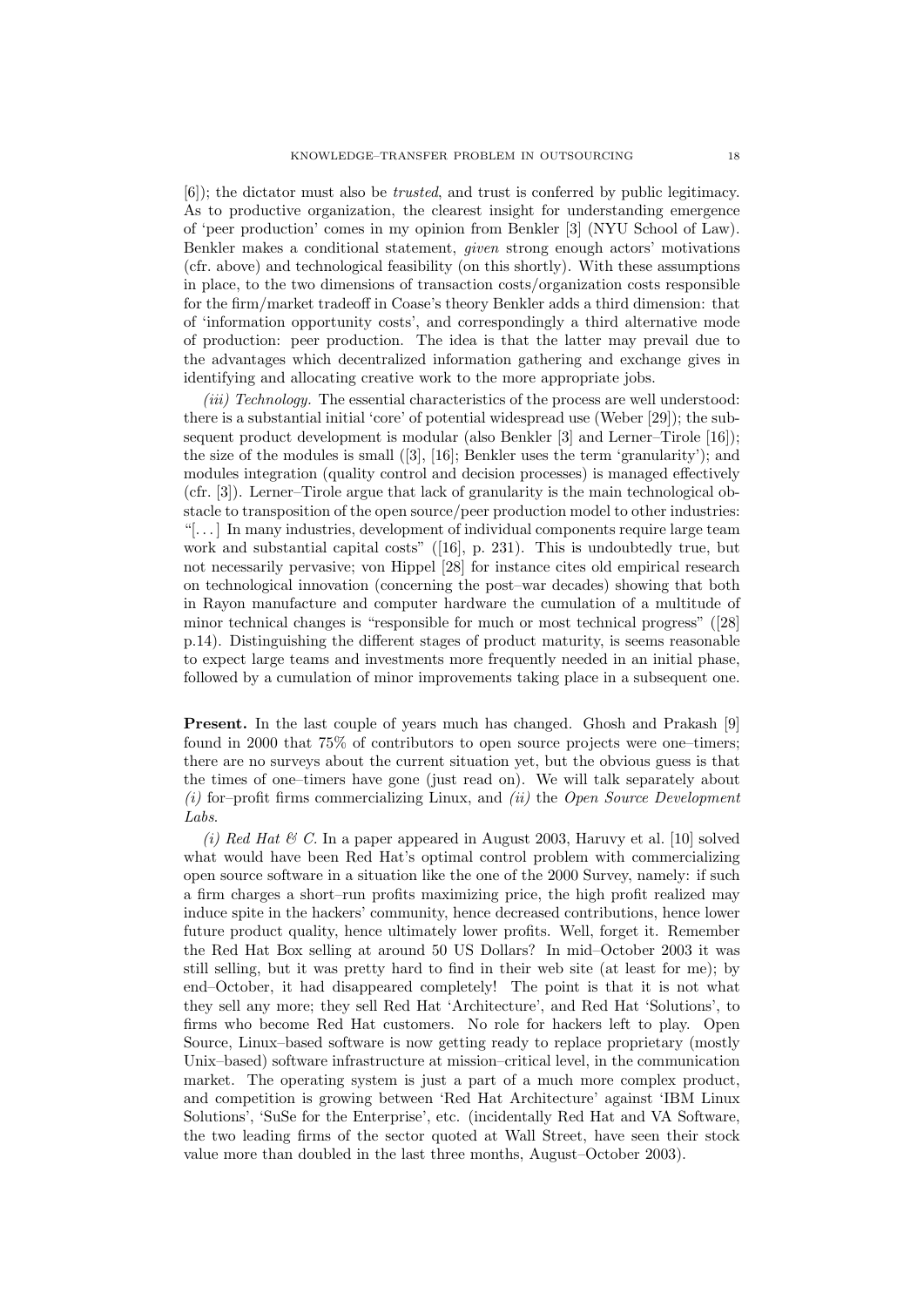(ii) The OSDL. What about Linus, who started it all? Miniaturized along with old kernel problems? Contrarily to what one could expect, the answer is no indeed, all the opposite. To migrate to Linux in corporate data centers and in telecommunications networks, the interested companies want reassurance that the system meet some critical 'carrier-grade' requirements. And since different firms have different technologies and priorities, sofware developers on their part need to know what exactly these requirements are, and how they are ranked in terms of priority. So the crucial step becomes the creation of a 'focal' set of requirements definitions and priority ranking (of course evolving with time), based on inputs from the business sector and to which developers can refer for their programming objectives. Supported by a global consortium of Information Technology industry leaders, the Open Source Development Labs, a non-profit organization, was founded in 2000 for exactly that purpose. <sup>17</sup> Most big corporations were involved, but the vital 'authority', in the sense of recognition from the community the way Torvalds had been for the early kernel development, was missing. What exactly was missing is easily guessed: Linus in person, of course. Well, since June 2003 that is where he is: in this new Linux world, again at what is becoming an important gravitational center of it. In essence, in the market sketched sub  $(i)$  above, where product complexity makes the source more and more 'hidden', the role if OSDL is that of keeping the core of it common and open.

#### **REFERENCES**

- [1] Aghion, Philippe and Jean Tirole (1994): The Management of Innovation, The Quarterly Journal of Economics 109: 1185–1209
- [2] Barbu, Viorel and Theodor Precupanu (1986): Convexity and Optimization in Banach Spaces, D. Reidel Publishing Co.
- [3] Benkler, Yochai (2002): Coase's Penguin, or, Linux and 'The Nature of the Firm', Yale Law Journal 112
- [4] Bessen, James and Eric Maskin (2000): Sequential Innovation, Patents and Imitation, MIT Working Paper no. 00-01
- [5] Birch, Steve (2003): R&D Outsourcing Strategies, Pharmafocus (July), online at www.pharmafile.com/pharmafocus
- [6] Dafermos, George N. (2001): Management and Virtual Decentralised Networks: The Linux Project, First Monday 6 No.11
- [7] First Monday (1998): Interview with Linus Torvalds: What motivates free software developers? First Monday 3 No.3
- [8] Ghosh, Rishab Aiyer and Paul A. David (2003): The nature and composition of the Linux kernel developer community: a dynamic analysis, Stanford Project on Economics of Open Source Software, mimeo Stanford University
- [9] Ghosh, Rishab Aiyer and Prakash, V.V. (2000): The Oribiten Free Software Survey, 1st Edition, online at http://orbiten.org
- [10] Haruvy, E., A. Prasad and S.P. Sethi (2003): Harvesting Altruism in Open–Source Software Development, Journal of Optimization Theory and Applications 118: 381-416
- [11] Himanen, Pekka (2001): The Hacker Ethic and the Spirit of the Information Age, Random House
- [12] Holmström, Bengt and John Roberts (1998): The Boundaries of the Firm Revisited,  $Jour$ nal of Economic Perspectives 12: 73–94
- [13] Kimzey, Charles H. and Sam Kurokawa (2002): Technology Outsourcing in the U.S. and Japan, Research Technology Management 45: 36–42

 $17$ The web site is www.osdl.org. The consortium includes from hardware producers like Cisco, Dell, HP, IBM, Intel, Mitsubishi, Nec, Sun and Toshiba, to firms involved in telecommunications like Ericsson and Nokia, and more software oriented firms like Linuxcare, Red Hat, SuSe, Turbolinux. The directory lab activities/carrier grade linux/documents.html contains the main charter document, together with a 'Technical Scope White Paper'; the analogous White Paper for Data Centers is in lab activities/data center linux/documents.html. The technical Requirements Definition (version 2.0) is of course also available at their site. A 'need to know' paper about carrier grade linux, written for engineers, is Mehaffey [17].